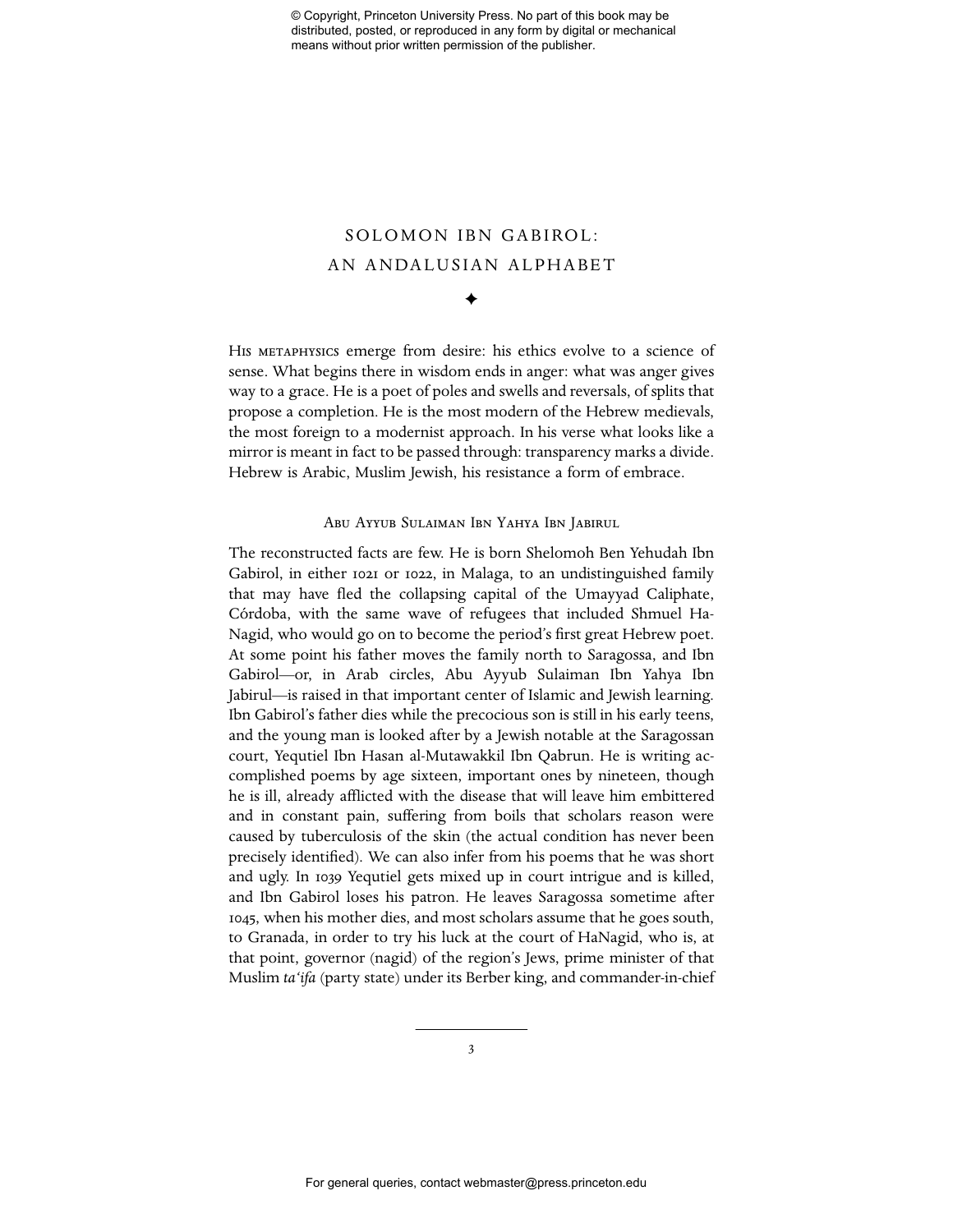## AN ANDALUSIAN ALPHABET

of the Granadan army. Things appear to work out for a time, but wires get crossed, or the young, upstart poet insults his elder poet-patron, and even this meager trail vanishes, with Ibn Gabirol still in his midtwenties. He is known, says Moshe Ibn Ezra, author of the age's most important work of Hebrew literary criticism, *The Book of Discussion and Remembrance*, for his philosophical temperament, and for his "angry spirit which held sway over reason, and his demon within which he could not control."

He writes secular verse, often gnarled with ambition and anger, and it is probable that later in life he is supported by his writing for the synagogue, composing radical and, in comparison with his court-centered verse, remarkably self-deprecating *piyyutim*, or liturgical poems, for the weekday, Sabbath, and festival services. Apart from his diwan and his philosophical masterwork, *The Fountain of Life*, he produces ashort but striking ethical treatise, On the Improvement of the Moral Qualities, and claims in one of his poems to have written some twenty books—now lost—on philosophical, linguistic, scientific, and religious topics. (*AChoice of Pearls*, a volume of proverbs, is often attributed to him, but it is a bland gathering, hardly in keeping with the rest of his extraordinary oeuvre; and while other medieval authorities quote his biblical commentary, no mention of a collection survives.)

"Arrogant, orphaned, itinerant," in Allen Mandelbaum's characterization, he dies, says Ibn Ezra, in Valencia, not yet forty. His religious poems now form part of the regular prayer service in Jewish communities throughout the world, and downtown Tel Aviv traffic jams take place on a street that bears his name.

#### BEZALEL

"Shelter me in your shadow," he writes, "be with my mouth and its word."

The vocabulary of Jewish *poesis*, or making, goes back to a crisis of refuge and interior design. It has always been cultic, just as its ethos has most often been abstract, at a certain remove from the figure. Where the much more talked-about and vatic abstraction derives from the ambiguous second commandment, itself an extension of the first, "I am the Lord thy God: Do not make idols or likenesses," the more modest if not maligned ornamental idiom comes from the scriptural role played by Bezalel Ben Uri, of the tribe of Judah, whose God-given task was to build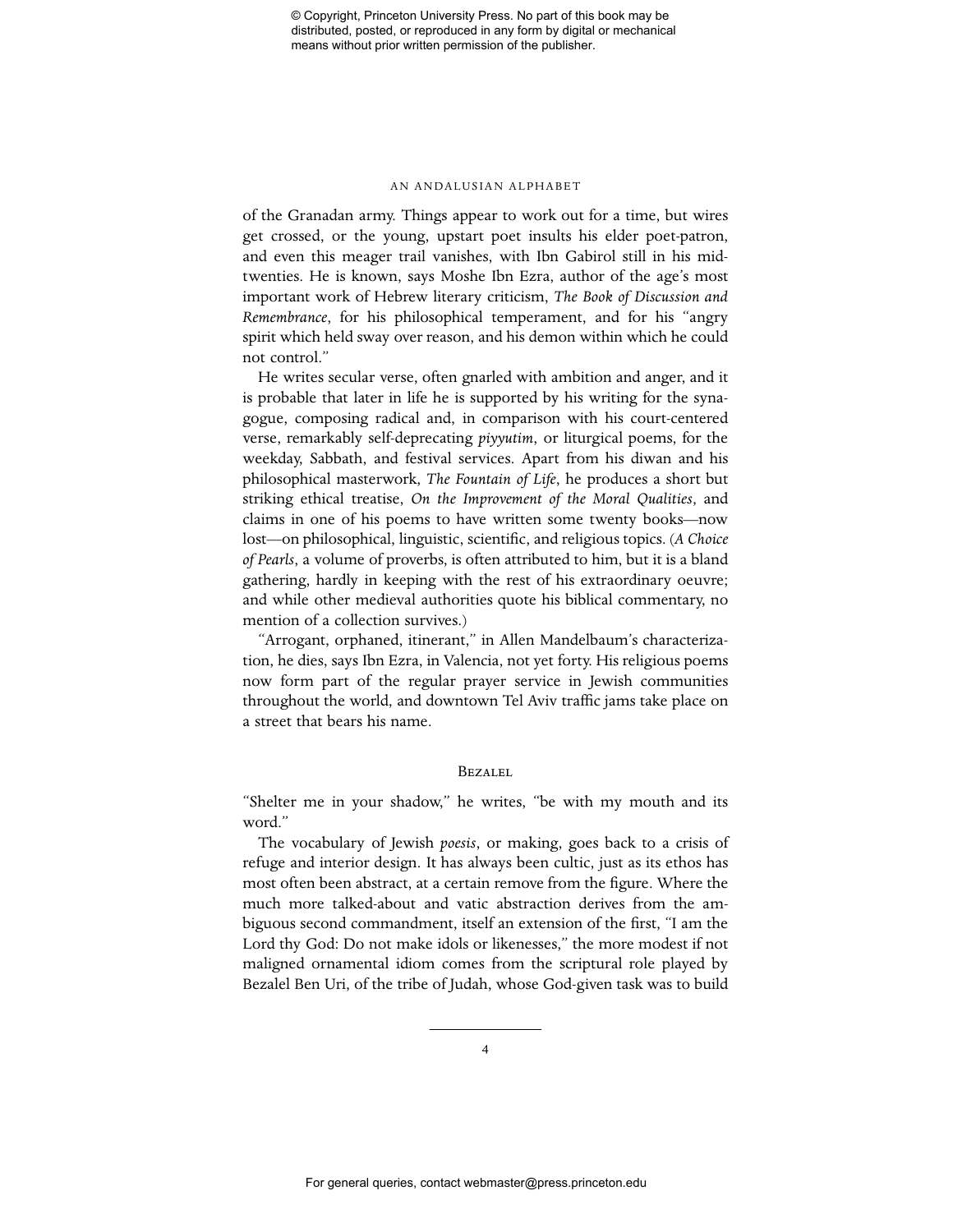#### AN ANDALUSIAN ALPHABET

and outfit the desert Sanctuary, "to adorn Him." He was to construct the Ark and the Tabernacle, to fashion the curtains and cast the candlesticks that the midrash tells us baffled the more pedantic Moses. Bezalel saw to the loops and the veils and the sockets—the altar, the court, and the laver. Even the priestly vestments. His name means "in the shadow of God, the son of my light (or 'fire')," and Exodus 31:2 says that he was "filled ... with the spirit of God, in wisdom, in understanding, and in knowledge, in all manner of workmanship . . . of the craftsman, and of the skilful workman, and of the weaver in colors."

Like the Bezalel of Scripture and midrash, and like King Solomon his successor and the poet's namesake, who built the Temple and composed the most beautiful and wisest of biblical books, Ibn Gabirol would charge his ornament with complex value, bringing sublime vision to a space that artifice defined. Lacing his poems with allusions to the work of these forbears, he would devote his skill to the pursuit of wisdom and the evocation of magnitude.

## CORRIDORS: CLUES

Scriptural figures apart, key precursors and contemporaries include:

the blind and reclusive Syrian ascetic poet Abu 'l-'Ala al-Ma'arri (974– 1058), known for the dense patterning of his caustic poems, like Ibn Gabirol's, at once "boundless and self-contained." After beginning as a conventional poet working in the court modes, "milking the udders of time," in his *Luzumu ma la Yalzam* (The Necessity of What Isn't Necessary) Abu 'l-'Ala sets out against the grain of the poetry of his day and its neo-Aristotelian motto—the most pleasing poetry is the most feigning—and seeks "to speak the truth": "You stand there as the driven / wheels of heaven spin / and choose, / while the fates are laughing";

Abu al-Hakim al-Karmaani, a prominent scholar (born in Córdoba, d. 1066) who, after his travels in the East, introduced to Saragossa the doctrine of the tenth-century *Ikhwaan As-Safa'*, The Brethren of Purity. Their ecumenical, encyclopedic *Epistles* were read throughout the Muslim world and played an important role in the rise of Sufism. In the world of the *Epistles*, the pattern of the whole is always represented in the pattern of the parts: man is a microcosm, and correspondences exist between astronomical, ethical, and social planes. The sciences there are treated not as ends in themselves, so much as vehicles by which mankind gains awareness of the harmonies and beauty of the universe. When a new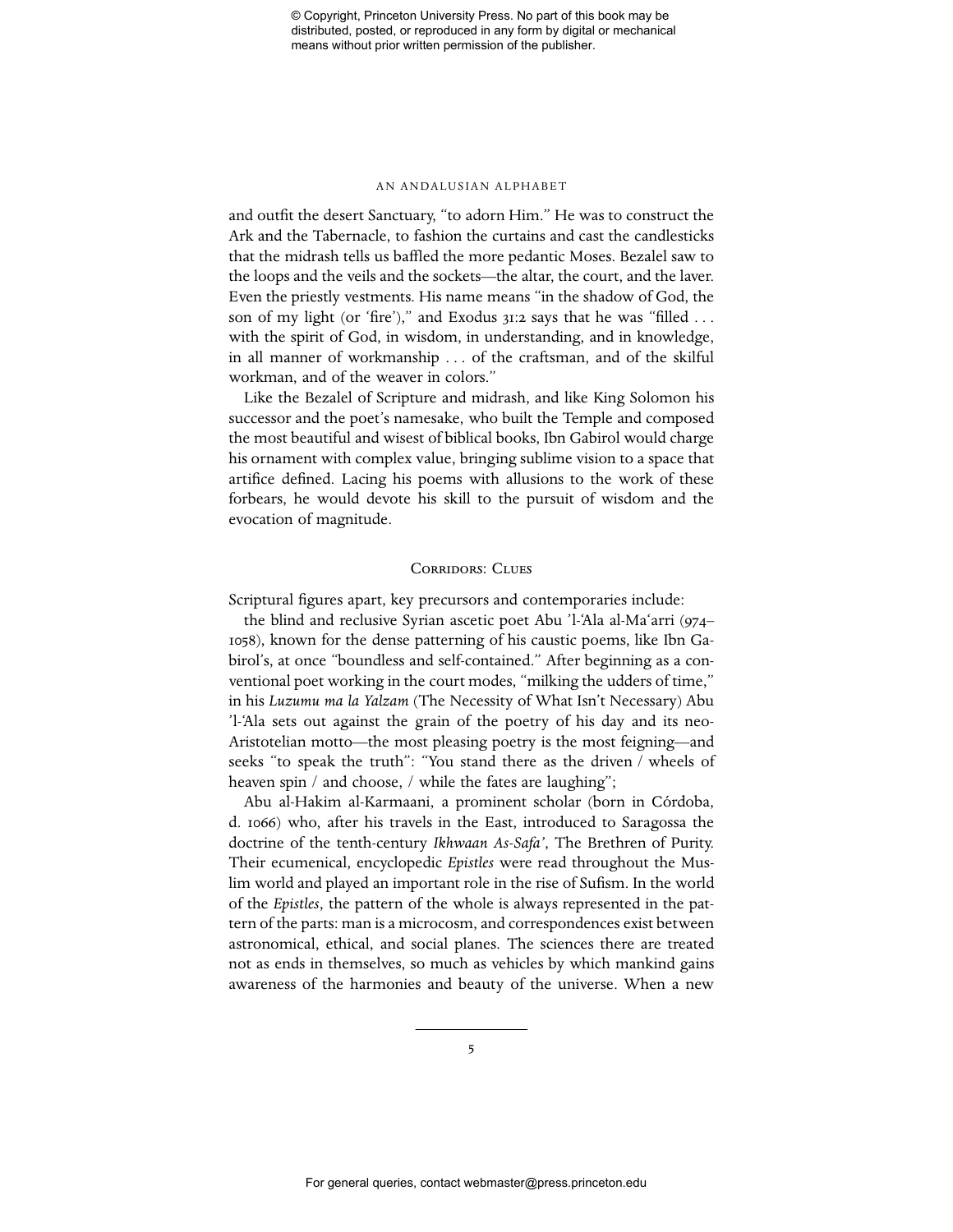# AN ANDALUSIAN ALPHABET

edition of the *Epistles* appears in the first half of the eleventh century, it makes its way to Andalusia where, within months, it is circulating among the Islamic scholars, and also reaches Ibn Gabirol;

Abu Muhammad 'Ali Ibn Hazm (994–1064), the harem-raised Córdoban theologian-poet, perhaps the most vigorous and representative Muslim thinker of the period. Ibn Hazm is best known for his *Ring of the Dove*, a psychologically astute treatise detailing the signs and stages of love, but he is also the author of a vast work on comparative religion and at least one qasida that recalls Ibn Gabirol's greatest poem, *Kingdom's Crown*. Also reminiscent of Ibn Gabirol is Ibn Hazm's moral essay, *A Philosophy of Character and Conduct*: "I am a man who has always been uneasy about the impermanency and constant instability of fortune. . . . In my investigations I have constantly tried to discover an end in human actions which all men unanimously hold as good and which they all seek. I have found only this: the one aim of escaping anxiety.  $\ldots$  [A]s I investigated, I observed that all things tended to elude me, and I reached the conclusion that the only permanent reality possible consists in good works useful for another, immortal life" (trans. Kritzeck);

the unnamed poets mentioned by Moshe Ibn Ezra in *The Book of Discussion and Remembrance*: Ibn Gabirol's "way in the art of poetry was subtle," says Ibn Ezra, "like that of the later Muslim poets," referring perhaps to the major "modern" Arabic writers—poets of the "new," ornamental (*badii'a*) style, such as the ninth-century innovator Muslim Ibn Walid and the master mannerist Abu Tamaam, and perhaps to the metaphysical Saragossa circle as well.

ON the Hebrew side of the ledger, one counts among Ibn Gabirol's predecessors and peers the aforementioned Shmuel Ben Yosef Halevi HaNagid, the major Jewish cultural and political figure of his day. Ibn Gabirol contacts HaNagid when the former is sixteen years old and the latter at the height of his several powers. The young poet writes him at length, in verse, initially from Saragossa, singing the vizier's praises, and setting the stage for their somewhat mysterious confrontation and falling out several years later in Granada;

hovering in the background is the ongoing influence of several key figures: Sa'adiah Gaon, the great Eastern rabbi, leader of Babylonian Jewry in the first half of the tenth century, translator of the Bible into Arabic, redactor of the first standard prayer book, liturgical poet, compiler of the first rhyming dictionary in Hebrew and the first Hebrew–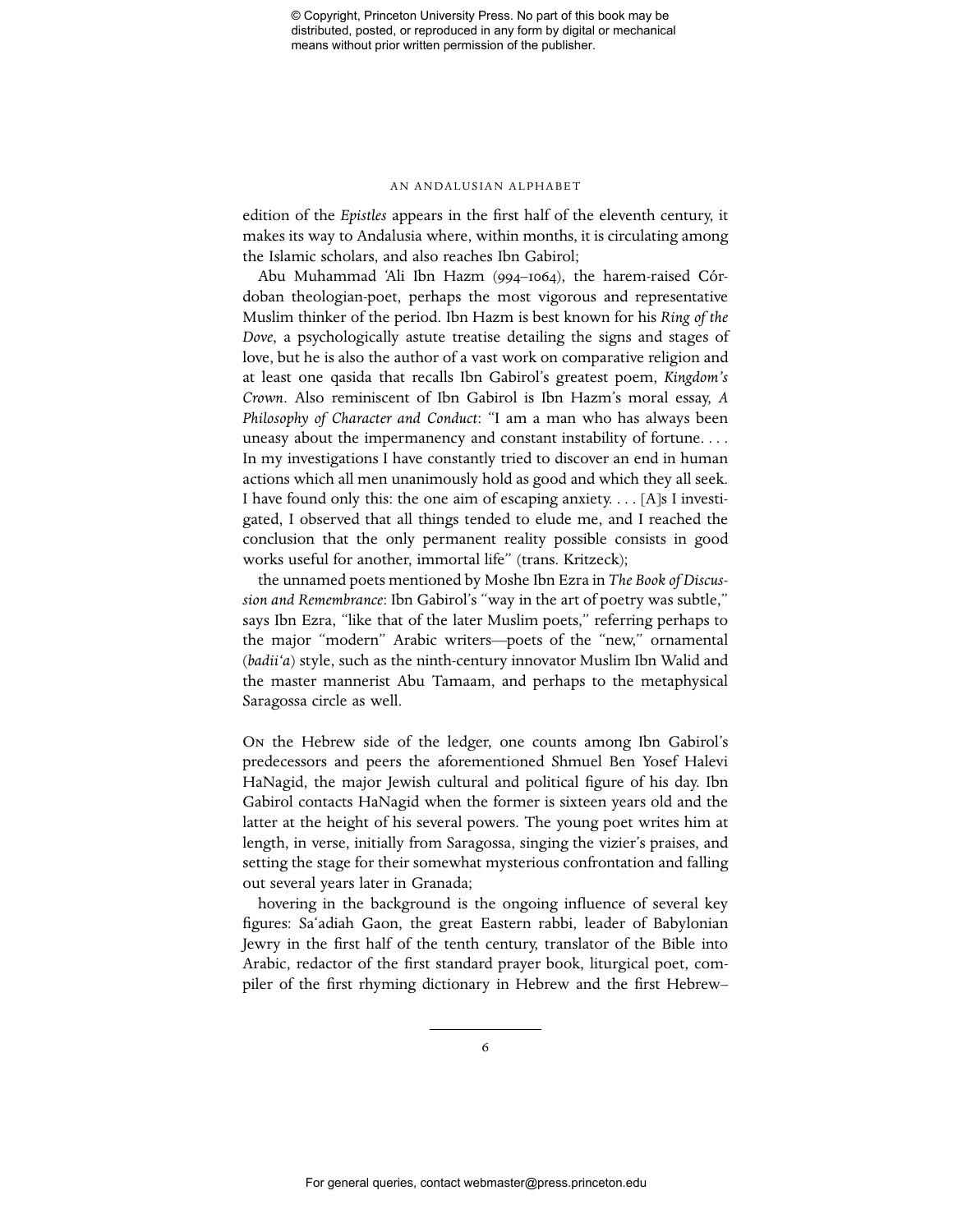# AN ANDALUSIAN ALPHABET

Arabic lexicon, and author of *The Book of Beliefs and Opinions*, which includes modern-sounding, "scientific" chapters on money, children, eroticism, eating and drinking, and the satisfaction of the thirst for revenge. It was Sa'adiah's student Dunash Ben Labrat who introduced Arabic poetry's secular genres and quantitative meters into Hebrew in the middle of the tenth century and set off a debate that split the Jewish intellectual community: Dunash was accused of desecrating the holy tongue with his importation of an alien poetic, and his work was attacked. Things turned nasty, and Dunash's primary rival, an older and more experienced courtpoet named Menahem Ibn Saruq, fell out of favor with the principal Jewish patron of the day, Hasdai Ibn Shaprut, and was thrown into prison. The new spirit of rationalism and innovation took hold in Hasdai's court, which, in turn, was modeled on the Córdoban court of the Caliph 'Abd ar-Rahman III, where Hasdai served as a senior physician, customs director, and personal envoy for the caliph.

In the small body of his work that has come down to us, however, where he seems to have handled the new forms awkwardly, Dunash was more innovator than master, and it turns out that credit for the qualitative lyric breakthrough rightfully belongs to his wife, whose name we do not know. In amarvelous 1984 discovery, scholar Ezra Fleischer identified a single extant work of hers in the papers of the Cairo Genizah; this short poem to her husband (who also appears to have quarreled with Hasdai) is, says Fleischer, the first realized personal poem in the postbiblical Hebrew canon:

> Will her love remember his graceful doe, her only son in her arms as he parted? On her left hand he placed a ring from his right, on his wrist she placed her bracelet. As a keepsake she took his mantle from him,

and he in turn took hers from her. He won't settle in the land of Spain, though its prince give him half his kingdom.

Other echoing voices include the popular tenth-century liturgical poet and teacher Yitzhak Ibn Mar Sha'ul, of Lucena, who took up Dunash's prosodic innovations and reportedly was the first Hebrew poet to write of the "gazelle," the young, male love interest in so many of the erotic poems of the period; his central claim to fame lay in his penitential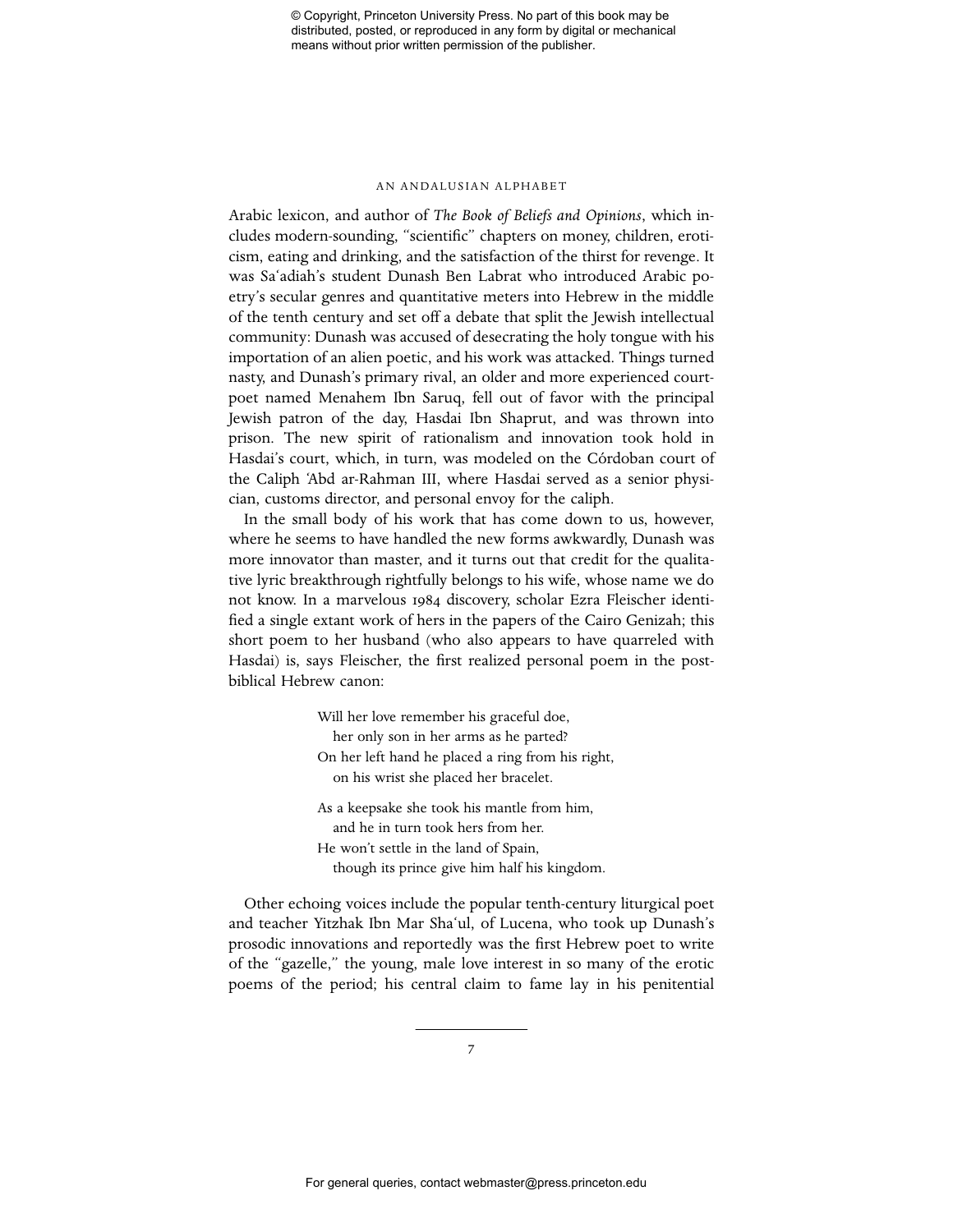## AN ANDALUSIAN ALPHABET

poetry, particularly his petition, "Lord, Do Not Judge Me for What I Have Done," which entered the liturgy in many communities and finds direct echoes in *Kingdom's Crown*;

the powerful, prolific, and somewhat reactionary liturgical poet Yosef Ibn Abitur (c. 950–after 1024), legendary for having "interpreted" the Talmud for the Andalusian Caliph al-Hakim II (whose Córdoban library of some 400,000 volumes was the largest collection of books in Europe at the time). His poems for the synagogue often dealt vividly with religiousnationalist themes, especially that of exile, and he was also famous for his mystical poems of angelology, which were to have a marked influence on Ibn Gabirol. Ibn Abitur's lone innovation was major: he was the first poet to develop the lyrical preludes, or *reshuyot*, to hitherto neglected parts of the Sabbath and festival morning liturgy. The genre would go on to figure prominently in the work of the great poets of the period, with Ibn Gabirol counted as the first master of this quintessentially Andalusian form;

Ibn Abitur's contemporary, the first exclusively "professional" and secular Hebrew poet of the period, Yitzhak Ibn Khalfon, who was born in North Africa and raised in Córdoba in the latter third of the tenth century. Ibn Khalfon eventually set out as an itinerant poet, writing eulogies and other poems for Jewish patrons in Spain, North Africa, and even far-off Damascus. The outstanding member of the second generation of the new Hebrew poetry, he greatly widened the tonal and prosodic range of that verse, above all adding a personal, graceful and often comic dimension to its rhetoric;

and, finally, Ibn Gabirol was surrounded and no doubt influenced by a contemporary Saragossan Who's Who of Jewish intellectuals that included the poet-linguist Yosef Ibn Hasdai, author of a single extant poem, known as the "Orphaned [unique] Qasida," an erotically charged, petitionary encomium dedicated to his lifelong friend, Shmuel HaNagid, and looked upon as a model of its kind by many of the Andalusian Hebrew poets; the sharp-tongued, learned, and promising satirical poet, Moshe Ibn al-Taqaana, killed in his twenties when a wall fell on him along the Toledo Road; and one of the leading linguists of the age, Yonah Ibn Janaah, author of the important *Book of Roots* and, along with Ibn al-Taqaana, an outspoken detractor of HaNagid.

"NEXT to Ibn Gabirol," however, proclaimed the thirteenth-century author Yehudah al-Harizi, with characteristic hyperbole and, it would seem,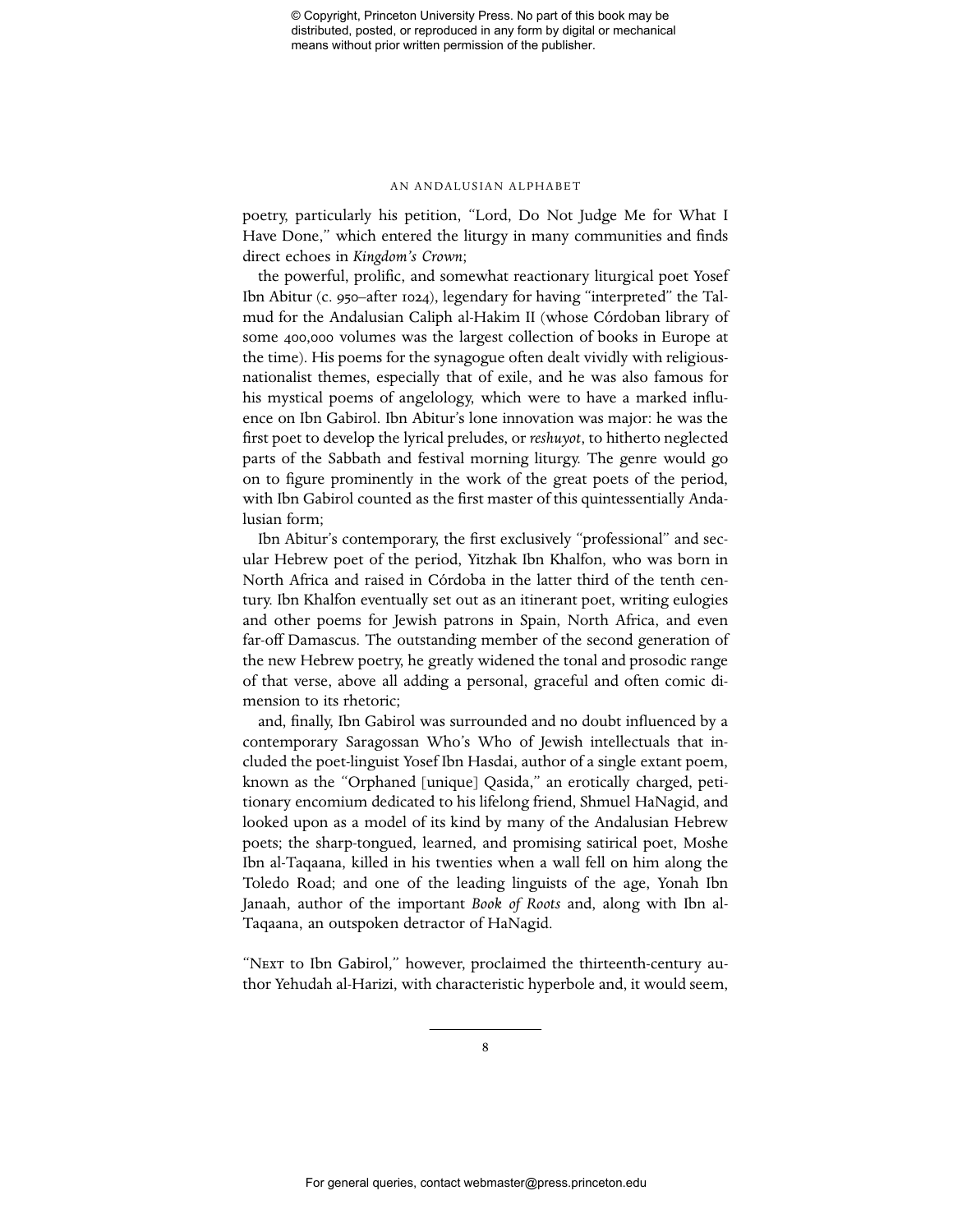## AN ANDALUSIAN ALPHABET

without full knowledge of HaNagid's output, the previous poets were "only wind and emptiness."

## DEATHS, DIWANS, DETECTIVES

The better part of his social life seems to have been spent making enemies, and the payback wasn't long in coming. Ibn Ezra tells us that after Ibn Gabirol's death—scholars have established the correct date as 1054, 1058, or 1070, with the middle figure being most probable—after his death, or deaths, his reputation came under assault and his work was criticized "by pedants" for assorted flaws, much as happened with the work of HaNagid after he died in 1056. "The poet sings," wrote Jacob Glatstein in a Yiddish poem some nine hundred years later, "the Jewish coffin-birds snap."

The medieval snip, it would seem, was equal to its snap, for the secular poems of both Andalusian poets came to similar fates: seldom copied and, on the whole, forgotten for reasons personal and political (fundamentalist Muslim invasion from the south, Christian reconquest in the north, with subsequent expulsion of the Jews), they were relegated to that underground nexus through which strong marginal poetry is often passed on. In HaNagid's case only fragments circulated, and a sixteenth-century copy of his collected poems, or diwan, surfaced in a crate in early twentieth-century Syria, though it wasn't published in an edition the general reader might absorb for another thirty years. The case of Ibn Gabirol is more complex, and in some ways even more fabulous. While many of his liturgical poems were taken up by communities throughout the Jewish world and preserved in prayer books, the nonliturgical poems were harder to come by and clearly not in great demand. Nor, prior to the discovery of the Cairo Genizah and its scrap heap of Scripture, scrolls, shopping lists, recipes, letters, and assorted literary gems, was there any mention of a complete diwan of Ibn Gabirol's poems. When German scholars in the mid-nineteenth century sought to assemble a selection of the poet's work, the material had to be pieced together from manuscripts held in libraries in Oxford, Parma, Vienna, St. Petersburg, and elsewhere. The texts were sometimes in poor condition, and the overall picture was hard to construct.

Enter an Iraqi Jewish writer by the name of David Tzemah, who tells his story in a 1931 letter to David Yellin, a Jerusalem scholar who was preparing an edition of another of the Hebrew Spanish poets. Tzemah, it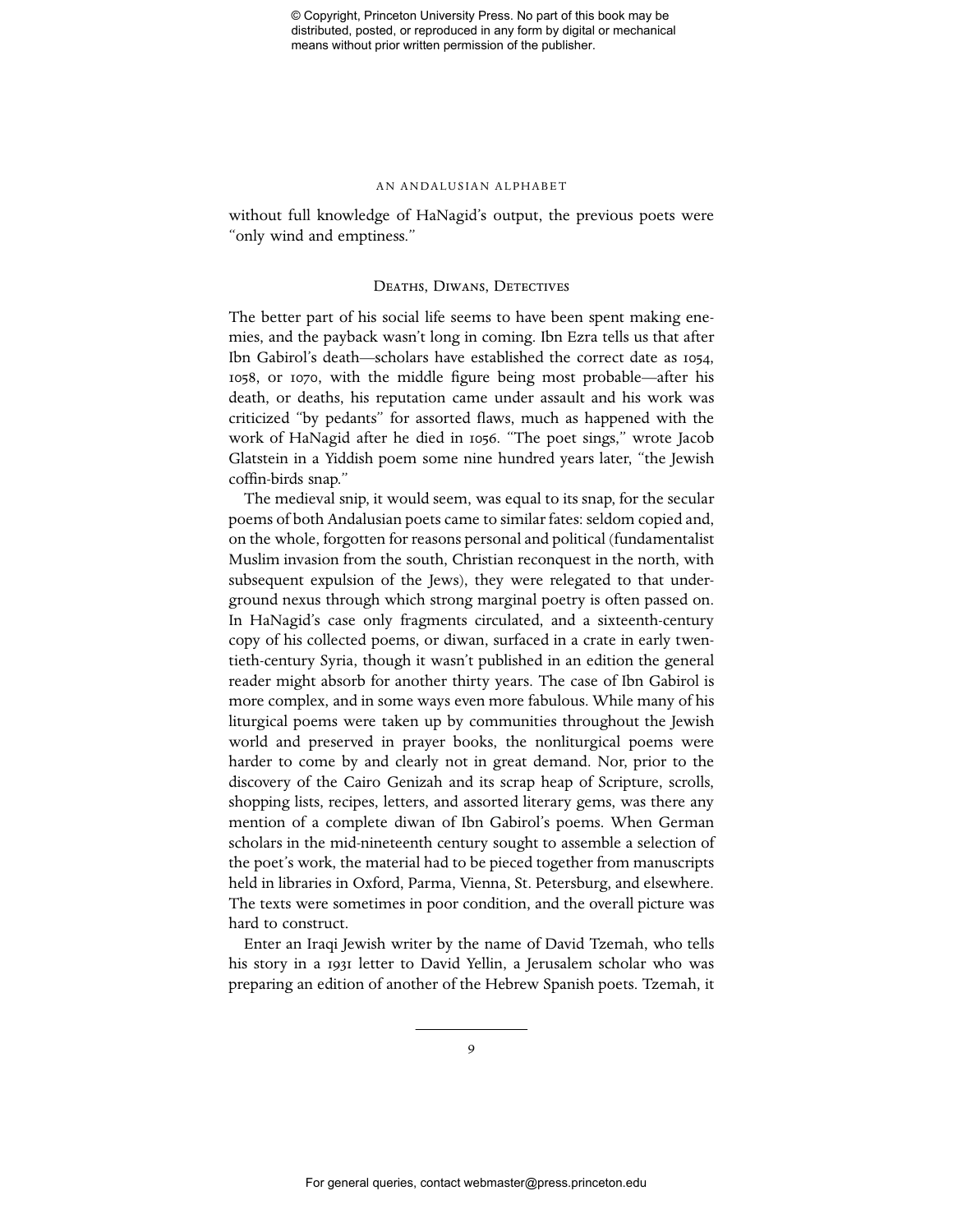## AN ANDALUSIAN ALPHABET

appears, was aware of a family legend about an important manuscript of medieval poetry that had once been belonged to a certain eminent forebear but had been lost during that relative's lifetime, toward the middle of the nineteenth century. His curiosity piqued, Tzemah-the-younger set out in search of the lost manuscript. He wrote to all his Iraqi relatives, traveled to remote villages, but came up empty-handed. Ten years passed, he says, with neither rest nor repose. Finally he decided to become an antiquarian bookseller, on the outside chance that in this way he might some day come across his treasure! He announced himself in synagogues and to other booksellers, stating his readiness to buy old manuscripts any time and any place, but nothing turned up, and Tzemah came to despair of ever finding the legendary manuscript. Either it had been destroyed, lay tattered in a genizah, or else, he reasoned, it was not in Iraq.

One day, he continues, he was walking on his way, headed for the celebration of a *brit milah*, acircumcision, where he himself was to do the honors—a group of children were singing behind him, as was done in that part of the world, he notes for Yellin—when a woman began calling out to him. She had heard that the good scholar bought old books, and she had some; perhaps the honorable gentleman would like to see them. Tzemah explained that he couldn't come now, as he was expected at the *brit*, but his servant would go with her and see where she lived, and then bring him by later on. And so, after the ceremony and the meal that followed, his servant brought him to the woman's house. Tzemah climbed up to the attic where the "old books" were stacked, but found only dusty Pentateuchs, Psalters, and prayer books. Nothing of interest to an antiquarian. "I came down from the attic," he wrote, in his precise, if somewhat odd and old-fashioned Hebrew, "I and my servant, to return to my house, when I saw the kitchen open before me. A big pot of water was set out for the laundry and beside it was a basket of papers, all of them what looked to be old scraps, to feed the fire and heat the pot. I asked her: What is *that?* And she said: Tomorrow is our day for the laundry and we'll get up early to prepare the fire. I said to her: When will you people be done with this awful practice? Perhaps there are sacred writings among them. She said: We have already checked them. They don't contain any print. Anyway, what can I do? I want to rent the attic and I need the space. The books are for sale; the papers—for the fire."

"I approached the basket to see what it held, and there among the papers was the manuscript I'd been searching for all these years! How can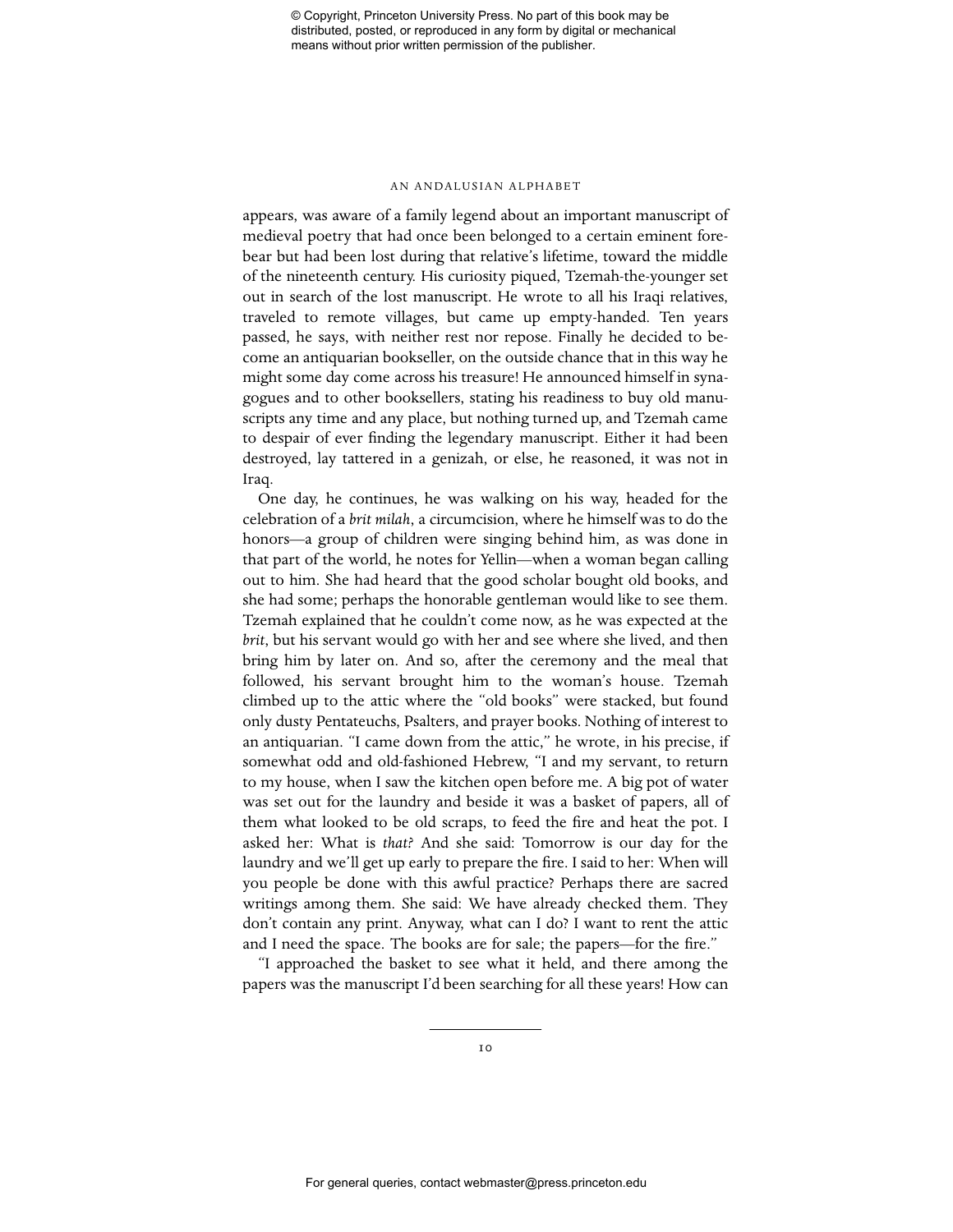## AN ANDALUSIAN ALPHABET

I describe for you, good sir, that instant upon which I beheld both life and death at once, that moment which resembled the revelation at Mount Sinai! And here I was, the final redeemer among the sons of the sons of that righteous man! I could have taken the manuscript for nothing, but in my delight I gave her a proper reward."

In his hands Tzemah now held a seventeenth-century manuscript containing more than four thousand poems, nearly complete diwans of Ibn Gabirol, Moshe Ibn Ezra, Yehuda Halevi, Todros Abulafia, and selections from other minor but important poets from Spain, Provence, and the Near East—which is to say, a sizable share of medieval Hebrew poetry's greatest works, all of it literally snatched from the fire. Its lineage was spelled out within it as well: it had been copied in Egypt, then brought to Iraq, Bombay, and then back to Iraq. Tzemah's letter goes on in similar fashion, telling of his attempts to find a buyer for the manuscript who would issue the books in accessible editions, and of the eventual sale to a Viennese antiquarian whose partner came to Baghdad to see him. The partner lit his cigarette, Tzemah explained that he preferred the narghila ("Had not the gentlemen read his 'Song of the Narghila'?"), they hit it off, and the promise of publication was confirmed, though nothing had yet come of the pledge, Tzemah observes, as he closes: "But I must cut this letter short, for the postman is about to depart. . . . Here is the address of Benjamin the buyer and his partner in Vienna. And David sends blessings to David, [signed] David Ben Salmaan Tzemah."

## EMBRACING EVASION: THE EXOTIC

Perhaps the primary obstacle facing the contemporary reader of medieval Hebrew poetry is the overstuffed critical baggage of its ornament, which the textbooks would have us drag about on our way from line to line and poem to poem. Again and again the poetry is described as decorative or ornamental, without our ever stopping to ask what that means. The tacit assumption of modern art-talk is that ornament is unnecessary or quaint (domesticating). Baroque theories of the fold notwithstanding, we think of it often as fluff, or a lie. "Arabesque," for Ezra Pound, was the ultimate put down, the representative figure of evasion and flight from the real. "The world is still deceived with ornament," we hear in the *Merchant of Venice*, at the heart of another age of embellishment. "Thus ornament is but the gilded shore to a most dangerous sea... the seeming truth which cunning times put on to entrap the wisest." Also prominent in the anti-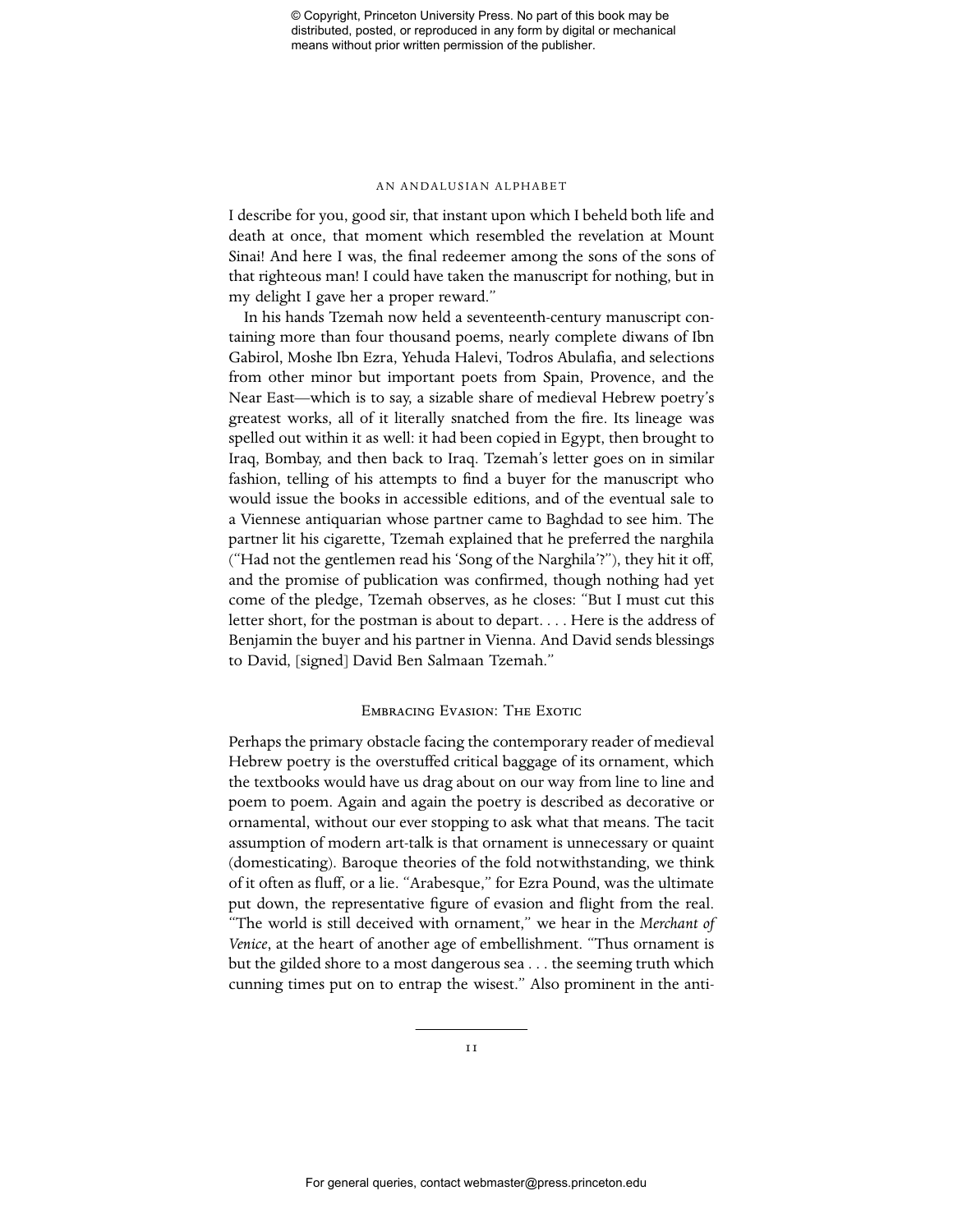## AN ANDALUSIAN ALPHABET

ornament camp is Adolf Loos's equation of "Ornament and Crime," as the title of his 1908 essay on the subject has it, and his saying elsewhere that "the less civilized a people is, the more prodigal it will be with ornament and decoration. . . . The Red Indian within us," he urges, "must be overcome."

There are, however, less mechanical or reductive ways to think about ornament. The apocryphal book of Ben Sira says: "To a sensible man education is like a golden ornament, and like a bracelet worn on the right arm," a reasonably familiar sentiment. But then it says: "A mind settled on an intelligent thought is like the stucco decoration on the wall of a colonnade" (22:17), already a much more interesting notion.

For the phenomenon *is* cosmetic, though in saying so we unwittingly arrive at the root and truth of the matter, the complex of definitions that accrue around the Greek word for the verbal form of the term, *kosmein*, that is, to order, and, secondarily, to ornament. It is from this cluster of meanings that we get our "ordered world," "a cosmos," as in the pseudepigraphic *Prayer of Manasseh*: "He who made the heaven and the earth with all their embellishment [*kosmo*]. . . ." Which returns us to Bezalel and the sanctuary designed to "adorn Him."

Several modern writers who look at ornament in the visual arts and without condescension bring us closer still to the heart of the matter. The art historian A. K. Coomaraswamy traces the development of the word in Sanskrit, Greek, and English, from cult to court and on to the swamp of pretension and the dismissal of "arts and crafts." At the outset, he notes, ornament was "that which makes a thing itself "; and *ornamentum* in Ecclesiastical law didn't convey superfluous decoration, but the *equipment* of the sacred service. Discussing the various words used in traditional art-theory to express the phenomenon he says: "Most of these words, which imply for us the notion of something adventitious and luxurious, . . . originally implied a completion or fulfillment of the artifact or other object in question [. . . with aview to proper operation] . . . until . . . the art by which the thing itself had been made whole began to mean only a sort of millinery or upholstery that covered over a body that had not been made by 'art' but rather by 'labor'."

And Oleg Grabar states in *The Mediation of Ornament*: "Ornament is, to coin a word . . . calliphoric: it carries beauty with it." Echoing Coomaraswamy he observes that the words used to express the act involved in ornamentation imply "the successful completion of an act, of an object, or even of astate of mind or soul." He notes the daemonic, intermediary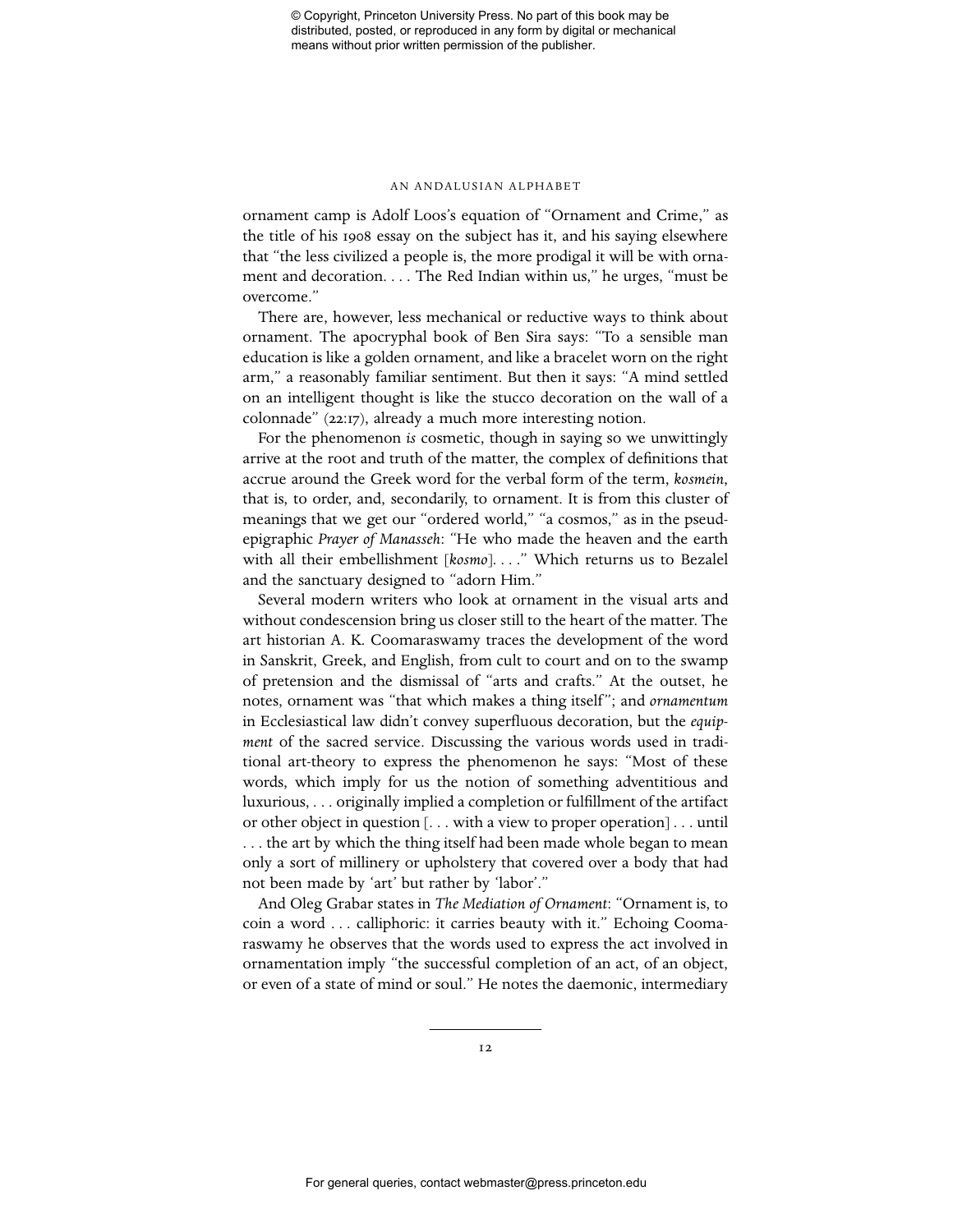## AN ANDALUSIAN ALPHABET

nature of ornament, and its extraordinary capacity as part of the work of art to shape our lives and thought, to question meaning with the pleasure it channels, or to use that pleasure to cultivate meaning and intensify relation to value.

All of this might be summed up in the artist-craftsman Eric Gill's saying that "a pendant on the neck is useful and possibly more so than a trouser button."

The issue's relevance comes into focus when we look at one of the most conspicuous ornaments in medieval Hebrew literature, the kind of biblical allusion that has come to be known as *shibbutz*, which means "setting" or "inlay," whereby elements of the biblical text are woven through the "fabric" of the verse. In that nineteenth-century term, a parallel to the German for "mosaic style," we have a classic case of distortion in East–West transmission, a failure of sympathy. For the term itself, *shibbutz*, implies an effect that is static while the use of biblical phrasing was brought over, in part, from Arabic literature, where it was based on the Quran and was known as *iqtibas*, "the lighting of one flame from another." It implied a source and transfer of energy. Far from constituting a rote application to an otherwise useful but plain poetic surface, biblical quotation and the other ornaments of this poetry act like tiny turbines to the current of the verse, thousands of finely constructed stations-ofpower set out along its flow.

Apart from quotation, what do we mean here by ornament? Nearly everything that contributes to the unparaphrasable weave of the writing—alliteration, assonance, irony, metaphor, rhetorical and rhythmic effects, manipulations of tone—the ceremonial equipment of the verse that makes it a poem and not a theme: "The little weddings between the words," as Israeli novelist Dan Tsalka has put it. All that's exotic to reduction's impulse.

#### THE FOUNTAIN

Diwans weren't the only thing that vanished in the course of the Ibn Gabirol saga, and Tzemah not the only detective involved. At one point the poet's name turned up missing as well. . . .

In 1846 the French scholar Solomon Munk discovered among the Hebrew manuscripts at the Bibliothèque Nationale in Paris excerpts of a philosophical work by Ibn Gabirol that had been translated by the thirteenth-century Jewish writer Shem Tob Falaqera. The work bore a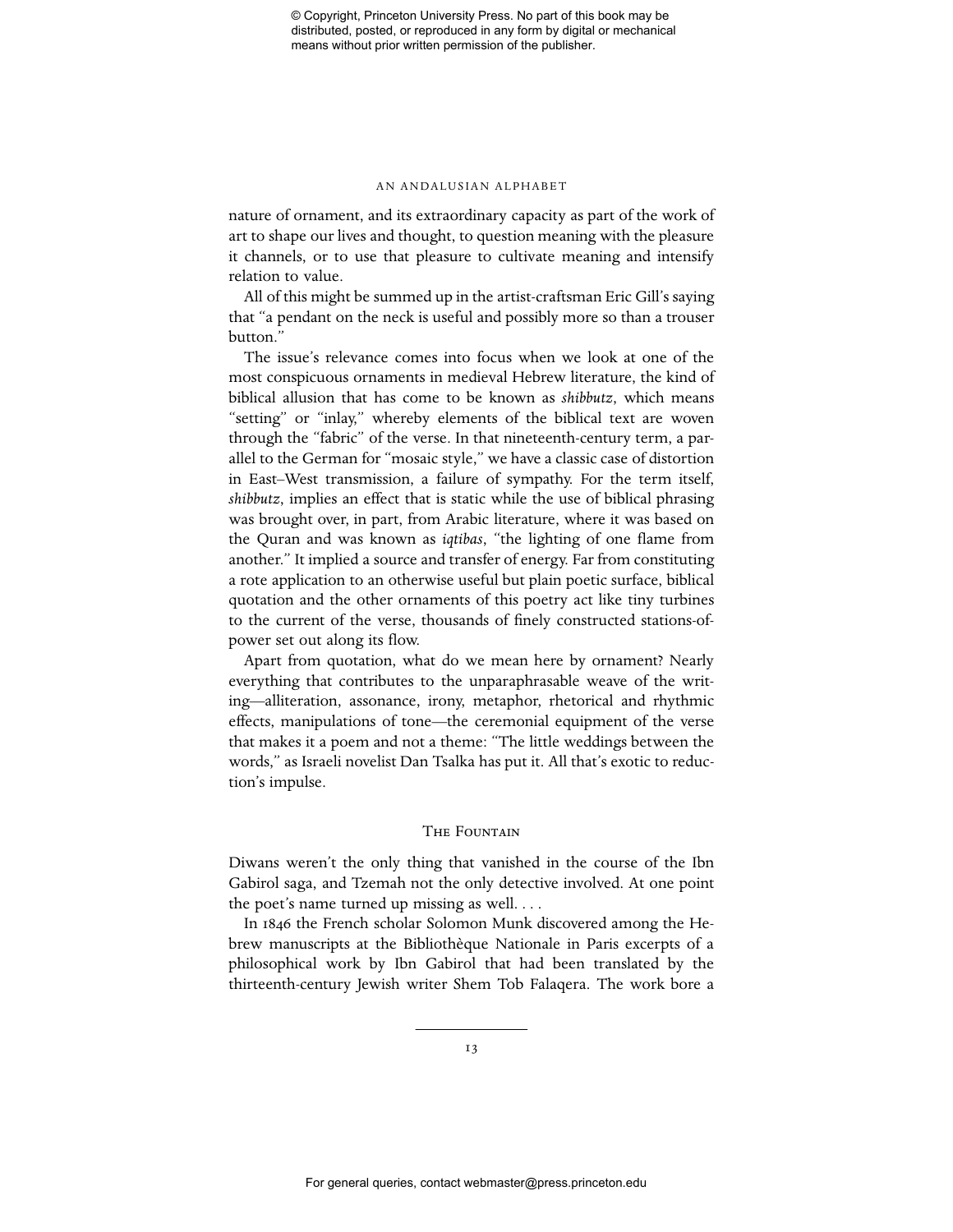# AN ANDALUSIAN ALPHABET

suspicious resemblance to sections of *Fons Vitae* (The Fountain of Life), a Latin text by the philosopher known variously as Avicebrol, Avincebrol, Avicebron, and Albenzubron—believed to have been a Muslim or a Christian—which Munk knew from quotations in Albertus Magnus's *De causis et processu universitatis.* (As it turned out, he would soon find the entire Latin manuscript of Avicebron's work in the same library.) Studying and comparing the two manuscripts, Munk was able to determine that the Falaqera was made up of excerpts from a (still) lost Arabic original, of which Avicebron's Latin was a complete translation. Munk then put the remaining pieces of the puzzle together, and on 12 November of the same year he announced that the great Christian/Muslim philosopher Avicebron was none other than the Jewish poet Solomon Ibn Gabirol, his name having undergone the Latinizing mutation that turned Ibn Sinna into Avicenna and Ibn Rushd into Averroes.

Written in the universalist spirit of the times, and, scholars speculate, very late in the poet's life, Ibn Gabirol's work had, a century after his death, been rendered into Latin by a team of two working in Archbishop Raymond's Toledo translation center. Sitting at a table in a room with other translators, as was the common practice, the Jewish convert Ibn Daud, whose Christian name was Johannes Hispanus, read from the Arabic and translated orally into Spanish, and then Dominicus Gundissalinus, the Archdeacon of Segovia, translated from Hispanus's spoken Spanish into a written Latin. The volume that came of that project was to play a key role in European intellectual history, and one important French scholar has gone so far as to say that a knowledge of thirteenth-century European philosophy is impossible without an understanding of *Fons Vitae* and its influence. Guillaume d'Auvergne, the mid-thirteenthcentury Bishop of Paris, declared that the author of *Fons Vitae* was the "most exalted of all the philosophers." Something in the work obviously held a strong appeal for these Christian thinkers, much as it appealed later on to the work's leading champion, the Franciscan scholastic Duns Scotus, "of reality the rarest-veined unraveller," as Gerard Manley Hopkins has it.

But the very elements that appealed to Duns Scotus and other Neoplatonist Christians may have doomed it within the Jewish community, where interests and methods grew less "universal" as social circumstances changed in Spain and the Christian reconquest gathered strength. With the exception of its title, which is drawn from Psalms 36:10, "For with Thee is the fountain [source] of life (*meqor hayyim*); In Thy light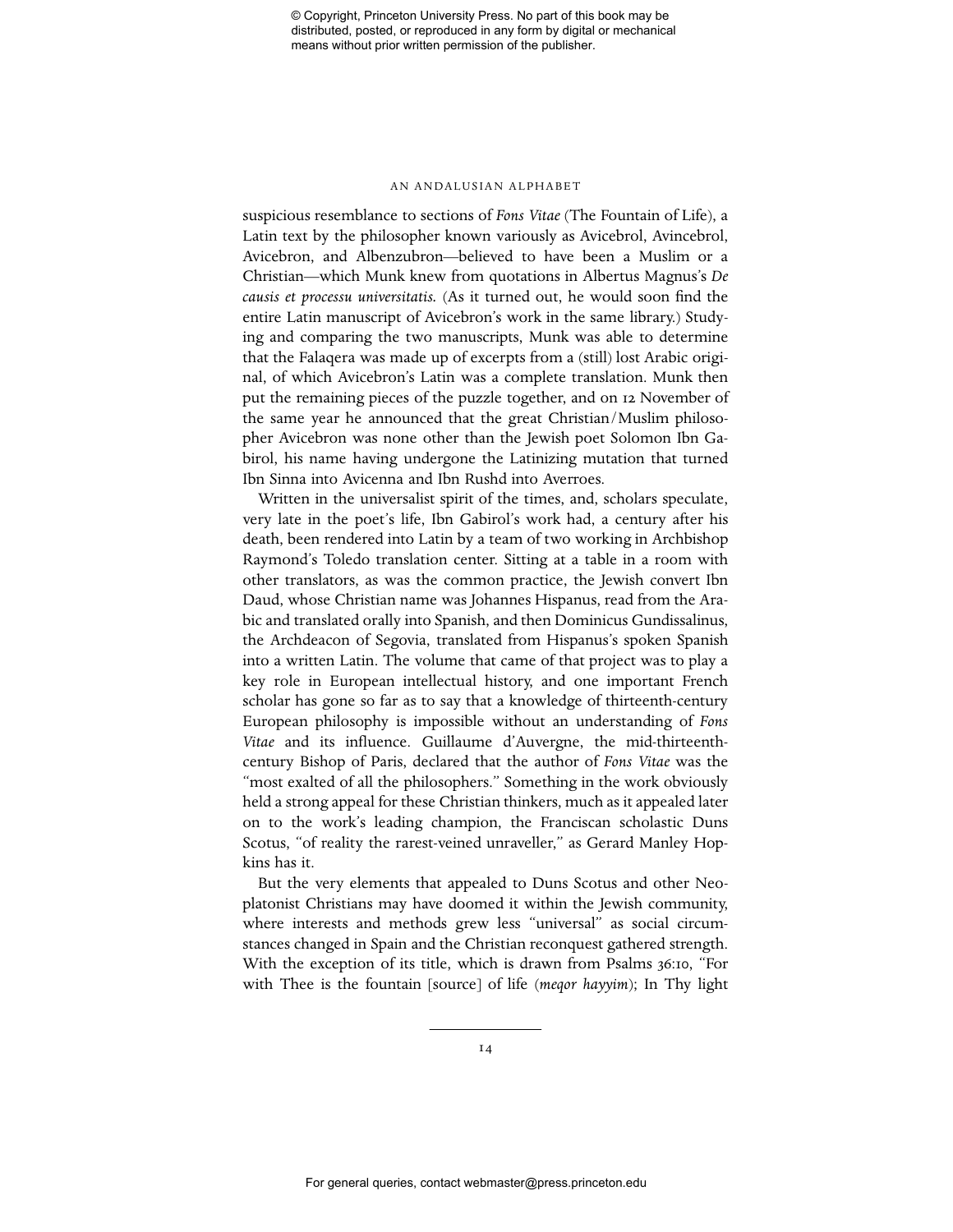# AN ANDALUSIAN ALPHABET

do we see light," the book contains not a single reference to Hebrew Scripture or tradition, and Plato is the only philosopher mentioned there by name. Perhaps the key mediating force in *Fons Vitae*, the Divine Will, was too close for Jewish comfort to the Christian Logos. Scholars have suggested that this, in combination with its total independence from Jewish dogma, prompted the Jewish neglect over time. ("The odor of heresy ... clung to its author," says one commentator.) In any event, whatever influence it may have had was soon dispersed by the less threatening and much more conservative Aristotelian philosophy of Maimonides.

The following miniature anthology from *The Fountain of Life* might serve as an aperitif to the whole of Ibn Gabirol's philosophical system:

If you raise yourself up to the Primary Universal Matter and take shelter in its shadow, you will see wonders more sublime than all. Desire, therefore, for this and seek, for this is the purpose for which the human soul was formed and this is the most tremendous pleasure and the greatest of all forms of happiness (III:57);

✦

Matter has no reality apart from its form, for the real derives from form, and therefore matter moves toward the reception of form, in other words, to be released from the sorrow of absence to the pleasure of existence (V:29);

✦

*Student:* What is the proof that the motion of matter and the other substances is desire and love? *Master:* Because it is apparent that desire and love are nothing but an effort to join the beloved and be united with it, and matter makes an effort to join form; it follows that its movement comes from love and desire for form (V:32);

#### ✦

The creation of all things by the Creator, that is, the emanation of form from the first source, which is to say, the will, and its overflowing across matter resembles the upwelling of water flowing from a fountain and descending . . . except that this flow is unceasing and entirely outside of motion and time . . . And the imprinting of form in matter, when it reaches it from the will, is like the return of the form of one *who is gazing into a mirror* (V:41);

✦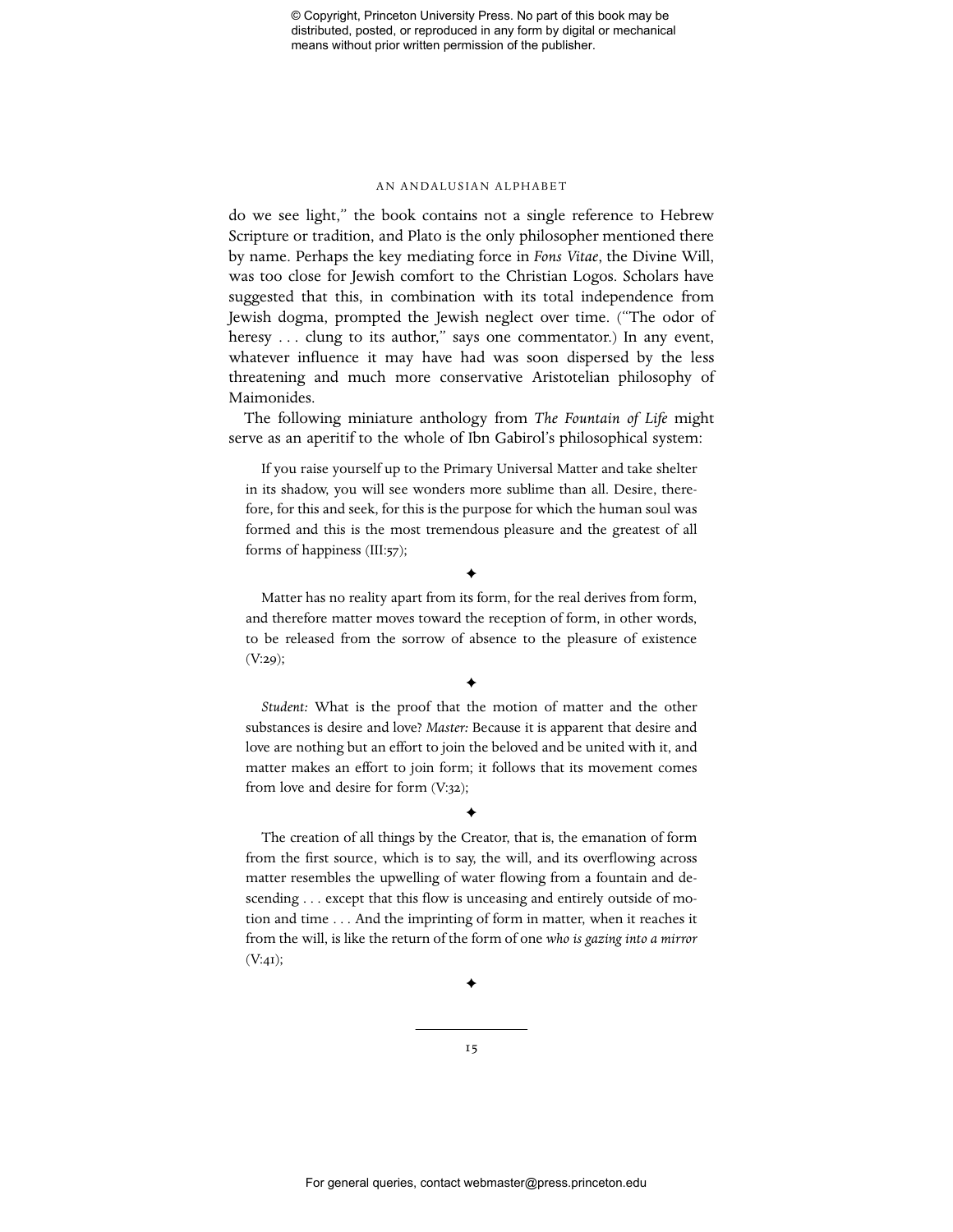## AN ANDALUSIAN ALPHABET

One can compare creation to a word, which man utters with his mouth. In man's expression of the word, its form and meaning are registered upon the hearing of the listener and in his mind. Along the same lines it is said that the exalted and holy creator expresses his word, and its meaning is registered in the substantiality of matter, and matter preserves that meaning, in other words, that created form is imprinted in matter and registered upon it  $(V:43)$ ;

✦

*Master:* The purpose for which all that exists exists [is] the knowledge of the world of the divine. . . . *Student:* And what is the fruit that we will achieve with this study? *Master:* "Release from death and adherence to the fountain and source of life (V:43).

#### GENTILITY, THE GOOD, THE GOOD LIFE

The second obstacle to the successful transmission of the Hebrew medievals' art: the widely held genteel picture of the court society in which these poems took shape. The textbook version of it comes down to us in Joseph Weiss's 1947 essay, which for fifty years has told students that

the court of the patron serves as a school of advanced studies for the development of superior taste. Its members know no other ideal apart from fineness of form, no finer deed than the exercise of aesthetic tact. Wherever a'court' exists, there you will find 'style'—nobility, refinement, and linguistic elegance. The pleasures of society, such as play, laughter, music, literature and of course the bonds of love and friendship, all pass through the crucible of subtle stylization until the social life of the court becomes entirely a game of art . . . poetry, song, entertaining rhymes and riddles, laughter, and light, cultured conversation.

Coming to this description directly from a reading of the poems one rubs one's eyes in disbelief: Is *this* the cultural setting that produced the Jewish courtier/poet/Talmudist/prime minister/general Shmuel Ha-Nagid? Where in this scenario is there room for the vigor, wisdom, sublimity, irony, sensuality, and range of emotion and thought in his work? Or for the high stakes and backstabbing intrigue that have characterized court cultures in medieval China, Arabia, and Elizabethan England, and that played a central role in upper-crust Spanish Jewish society as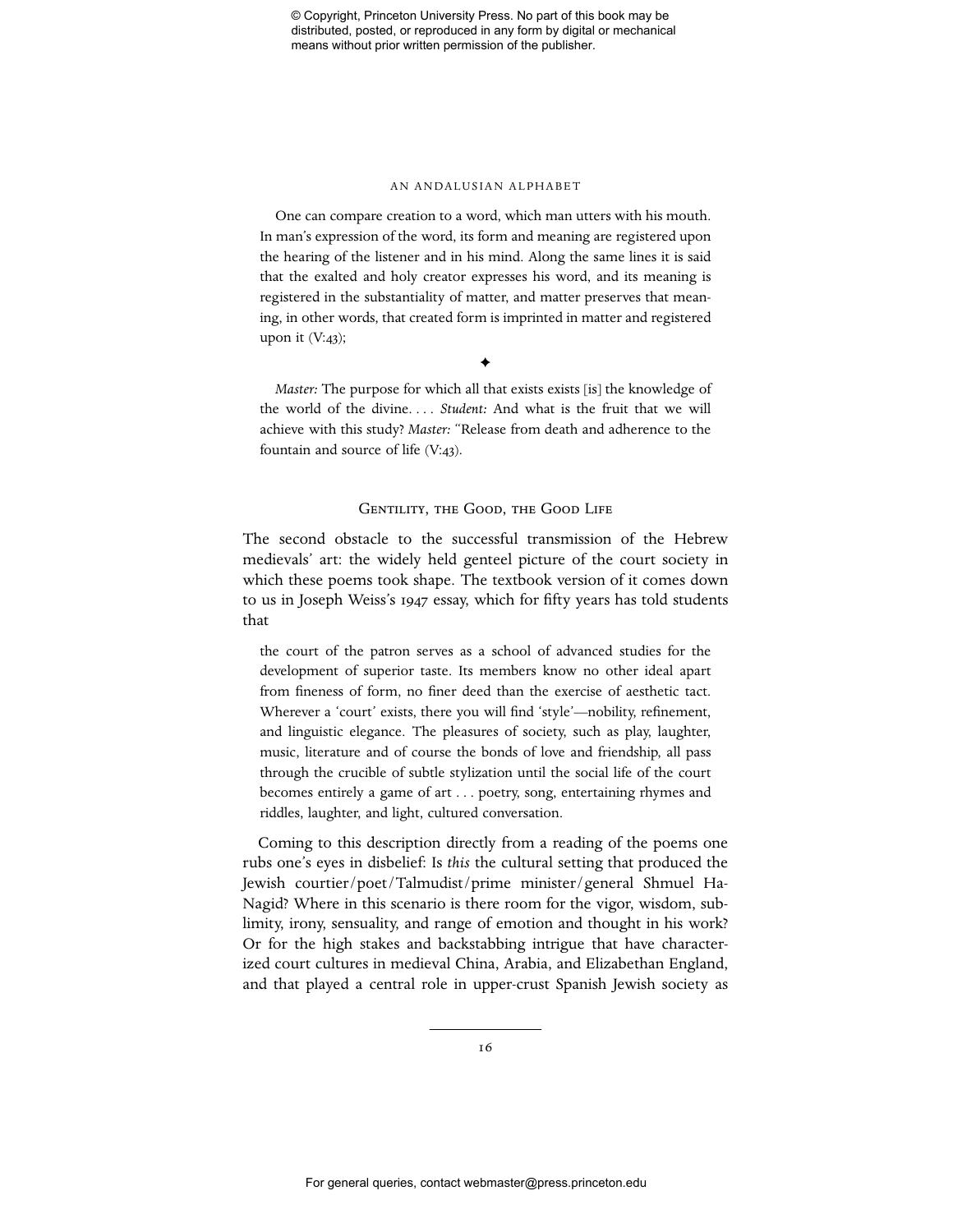## AN ANDALUSIAN ALPHABET

well? Can we truly believe that the Andalusian medieval best and brightest, men of staggering talent and learning, devoted themselves to the world presented in this museum-diorama-like tableau? Weiss, it should be granted, acknowledges HaNagid—who is usually regarded as the courtier-rabbi par excellence—as something of an exception, as his military and civic roles balanced the otherwise "illusory" and onedimensional world of the politically powerless Jewish court; and the general cultural cheer, he adds, is tempered by the poets' awareness of the cruel hand of fate, *zeman*, or Time, which undermines their sense of security. But the interaction of these two conventional aspects of existence is, in Weiss's view, "atomistic": it results in the atrophy of the poets' individual personalities.

And we are back where we started: Is *this* the culture that produced Solomon Ibn Gabirol, famous for his early mastery of the lesser literary court conventions and a later reconfiguration of these same conventions that gave us some of the most powerful, personal, mythic, and even antisocial hybrid poetry postbiblical Hebrew has known—to say nothing of his major liturgical verse and his philosophical *Fountain of Life*? (At this point we are already three generations into the period's poetry, halfway through its Golden Age.)

Clearly something is wrong with this picture. Something recognizably human, something essential to the distinctive, not the typical, poetry of the period is missing in this reconstruction of the social context. The problem is, in fact, more tonal than anything else, a blurring of terms and associations (one shudders to imagine how twentieth-century poetry would look through the telescope of thirtieth-century thumbnail sociology, let alone sociology that focused on a "representative" rather than exceptional poet). For Weiss and others are not wrong to direct the would-be reader of Hebrew-Andalusian verse to the court of the patron, and its poetry does in fact involve a discrete world with its own highly stylized modes of social and poetic behavior. This world is in several respects strange to modern sensibilities and, its lightest verse aside, play was a major part of it—though judging from the poems and prose works of the period, that play seems to have involved less diversion and frippery than an examination of the dynamics of rhetoric and human creation, or re-creation—what T. S. Eliot meant when he said that poetry is "serious amusement," implying an extra-utile and gratuitous act, which also happens to be the Welsh modernist poet David Jones's definition of art, or at least of the valid signs, the made things that comprise it.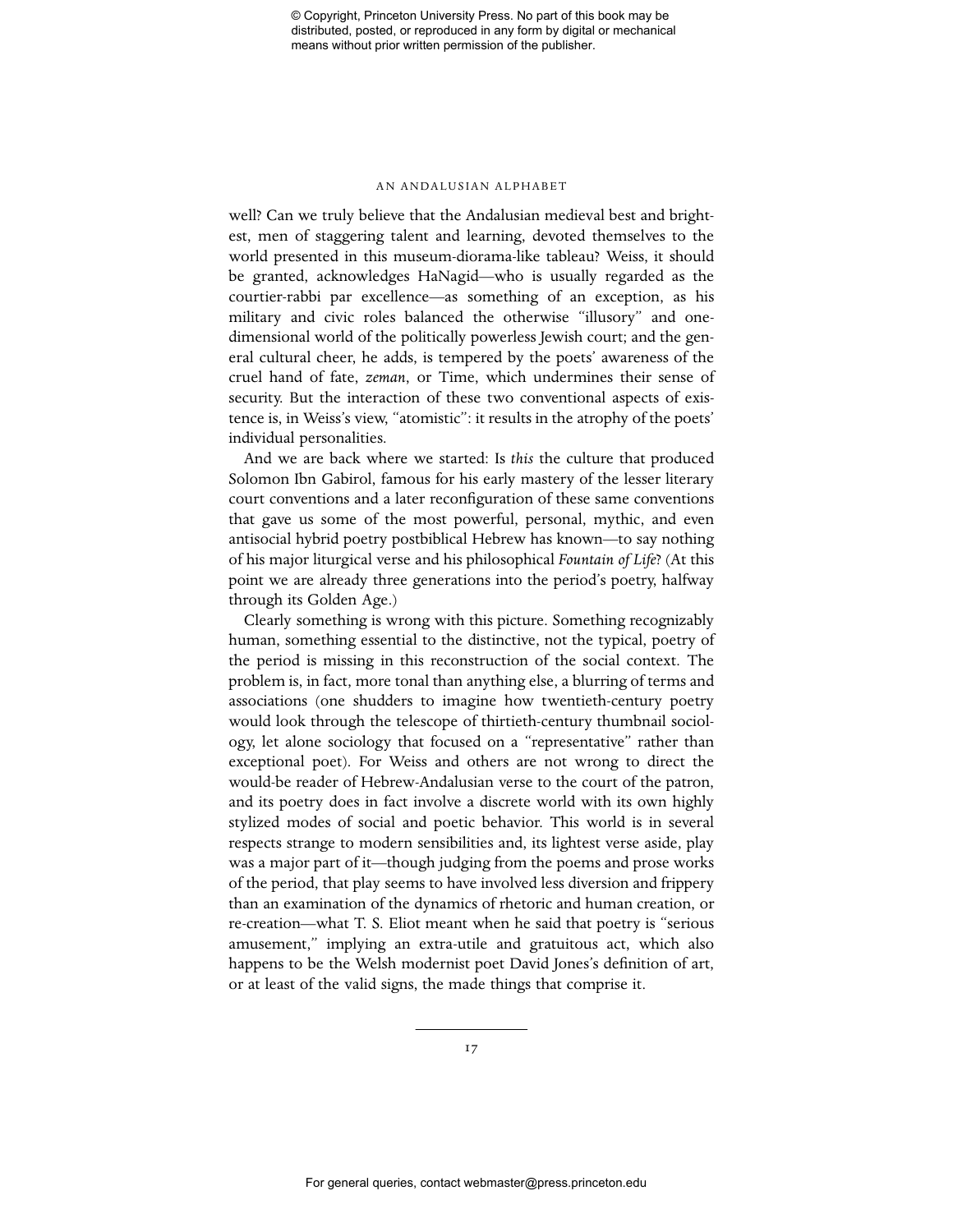## AN ANDALUSIAN ALPHABET

It is true, as well, that our medieval poets sought the support of a patron and all the perks that entailed, and that numerous poems were written for the reasons often spelled out: to make sure one's bread got buttered, to please a friend, to exercise one's gift, to get out a message, to bask in the limelight, and so on. The poets' highest ideal, however, their notion of the good, and by extension, the good life, hardly led to a literary country club of witty conversation, croquet, and afternoon couplets and tea; it was an *otium* opposed to *negotium*, at the heart of which lay the artist's perennial question of leisure, of freedom *from* the business of earning a living, and freedom *for* a "relaxation" of mind into a critical, nourishing entanglement of words and the world. It involved formidable learning, a considerable range of affective and intellectual experience, and a highly demanding, self-conscious, complex art. And it was, for the most part, permeated with a sense of the divine and its textual extension through history.

A strong reading of the poetry that emerged in that environment, then, requires both a more nuanced understanding of the court and its literary conventions, and the abandonment of what pop-cultural critic Gilbert Seldes once called, in another context entirely, "the lorgnettes of prejudice provided by fashion and gentility."

# HEINRICH HEINE OR THE HISTORY OF TRANSMISSION

Heine was dealing with a similar sort of interference some one hundred and fifty years ago. Working from his Parisian "mattress grave" at the same time as the jigsaw editions of Ibn Gabirol's poems were being assembled and, in part, translated in Germany, and very likely under their spell—also, one can assume, in dialogue with Goethe's *East–West Diwan*—the German Jewish-Protestant poet is in the middle of a longish poem called "Judah Ben Halevy," which would become part of "Hebrew Melodies" (in *Romancero*, a book that was floated on an enormous publicity campaign and sold 15,000 copies in four printings when it was released in 1851, with the first illustrated book jacket in publishing history). He sketches a kind of biography in verse, full of flowery detail about the fourth major Andalusian-Hebrew poet's troubadourlike love songs for Jerusalem and his legendary death there at the hands of a Saracen on horseback. Along the way he inserts a labyrinthine version of Plutarch's story about the fancy box of jewels that Alexander the Great took in his victory over Darius III, a box in which Alexander then put his beloved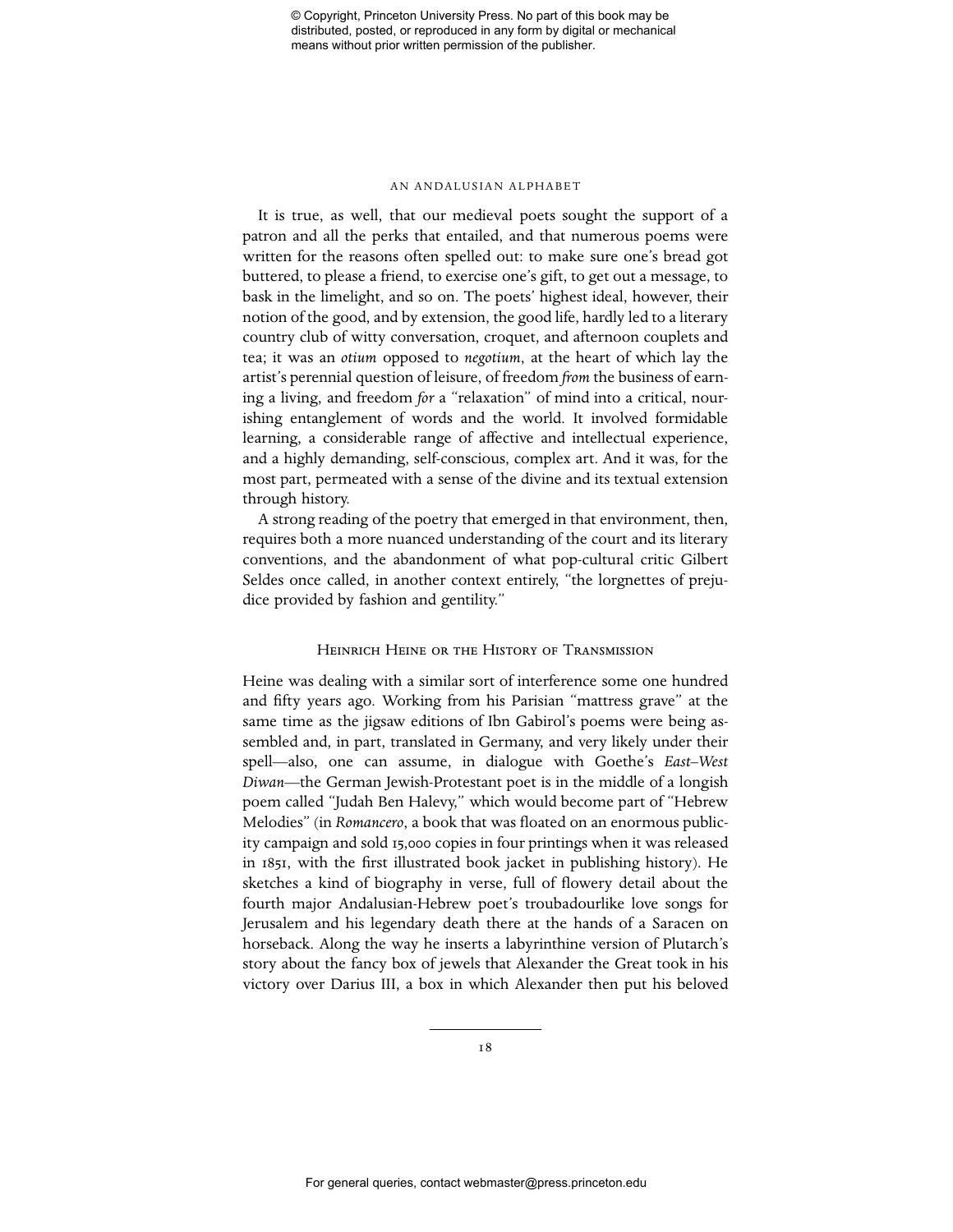## AN ANDALUSIAN ALPHABET

Homer's poems. Part IV of Heine's poem begins as he breaks off to tell us that his wife wasn't happy with the previous section, because she disapproved of Alexander's behavior (he should have sold the box and bought his wife a cashmere sweater) and, anyway, she'd never heard of this Judah Halevy, whose poems her husband says he would have placed in Darius's box were he given the chance. Keep the box if you must, she implies, but why waste it on an obscure poet's poems? In her view, says Heine, Halevy's work "would have been honored quite enough by being kept in any pretty box of cardboard with some very swanky Chinese arabesques to decorate it, like a bonbon box from Marquis." She and the other students of "the boarding schools of Paris" know about mummies and pharaohs and porcelain pagoda princes, Heine says, "all of this is crammed into them"—but

> If you ask them for great figures In the golden age of glory Of the Arabic Hispanic Jewish school of poetry—

If you ask about the trio Of Jehuda Ben Halevy And of Solomon Gabirol And of Moses Ibn Ezra

If you ask about such figures Then the children stare back at you With their goggling eyes wide open Like the cows along a hillside.

(*trans. Hal Draper*)

The poem continues with Heine telling her to go learn Hebrew—a language he himself barely knew.

#### I, IDEAL

The hyperextension of the particular, the "I," at times, from on high, speaking down to us from the idealized, or up through us toward it, and the hybrid first person of his liturgical poetry, braiding us into the poet's verse, in his turning, like the Psalmist. Often the first person of the poetry takes its place in that ideal landscape, within its palaces and walled gardens. But through almost all of it, or the best of it, a specific individual is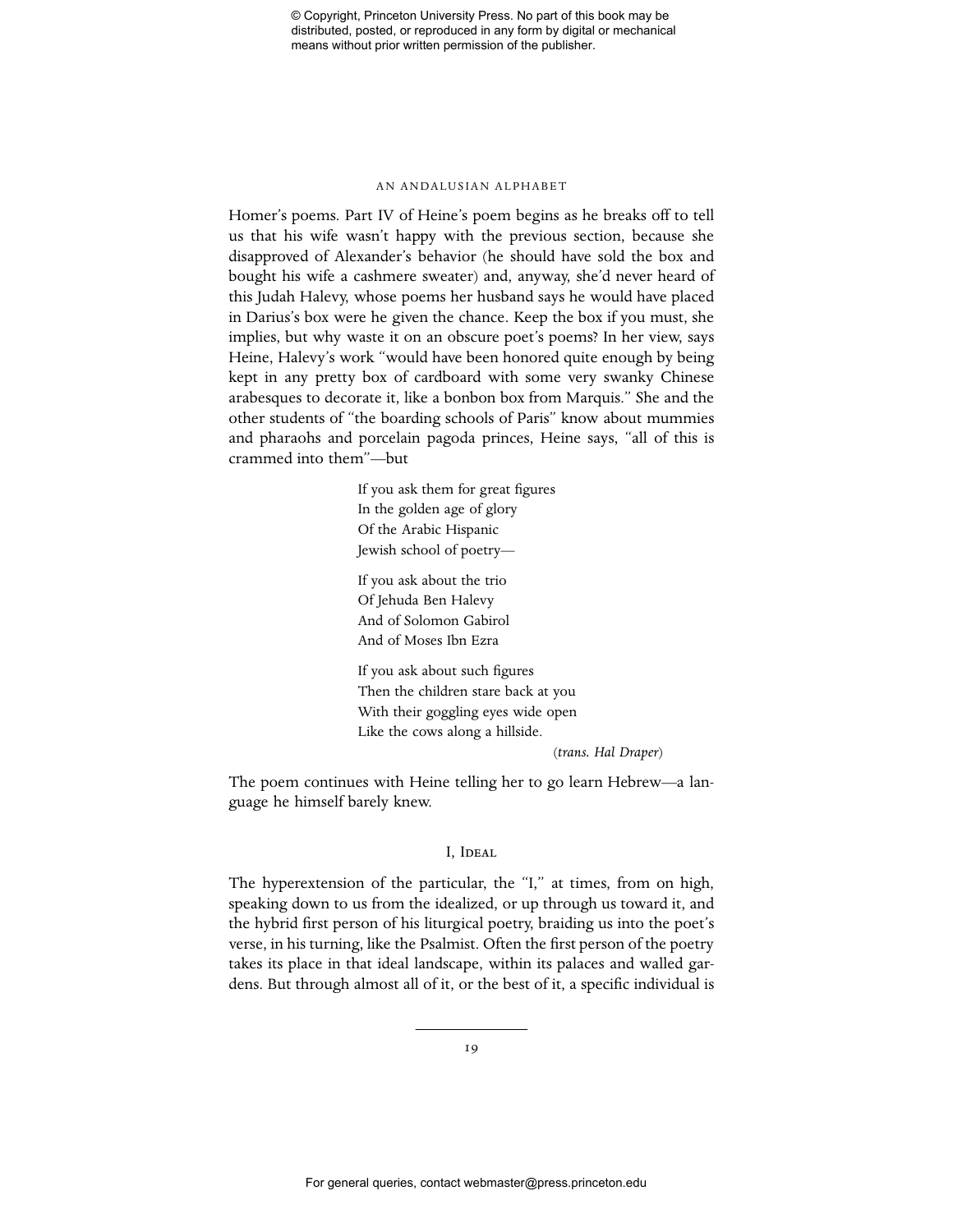# AN ANDALUSIAN ALPHABET

speaking, toadlike within these imaginary gardens, where hyperbole yields to an intimacy, and the real to an experienced ideal, or vice versa, in a balance proposed (through language) between the elements, the season, the sexes, and the senses—between the beyond and what's under one's feet. So Ibn Gabirol's poems are cut and set like the jewels that line them—faceted to reflect, include, and raise, even as they coolly dazzle and deny.

The poet, too, becomes both less and more than he is, emptying himself, in part, as he takes on the conventions and typologies of the verse. His Arabic honorific, for example, Abu Ayyub, "Father of Job," is purely formal, the standard *kuniyah* (agnomen) for anyone whose name is Sulaiman. Yet his life and writing charge it with valence. He, too, is plagued by "friends," fate, a debilitating disease of the skin. He, too, turns sarcastic in his pursuit of understanding and wisdom. He, like Job, is inclined to flip Scripture on its head for ironic effect as his speech mounts to a cosmic perspective. Both that most sophisticated of biblical books and his poems are coiled by swift transformations of mood. Light for both is central, standing for all that's alive and of worth: "Wherefore is light given to him that is in misery, and life unto him that is bitter in soul" (Job 3:20). Ibn Gabirol:

> It was night and the sky was clear, and the moon was pure at its center as it led me along discernment's sphere, teaching me by its light and direction—

though as my heart went out to that light, I feared extended misfortune.

And we have already seen what Solomon the Small does with Solomon of Scripture—possessor of creation's secrets and an ongoing echo in the poems.

#### JERK

That said: The stench of his boasting and sense of self-worth, his truculence and misanthropy, his inability to sustain friendships or stay in one place for any length of time, even his essential sense of the world and time and fate as hostile—all the evidence points to his having been, as Berryman said of Rilke, a jerk.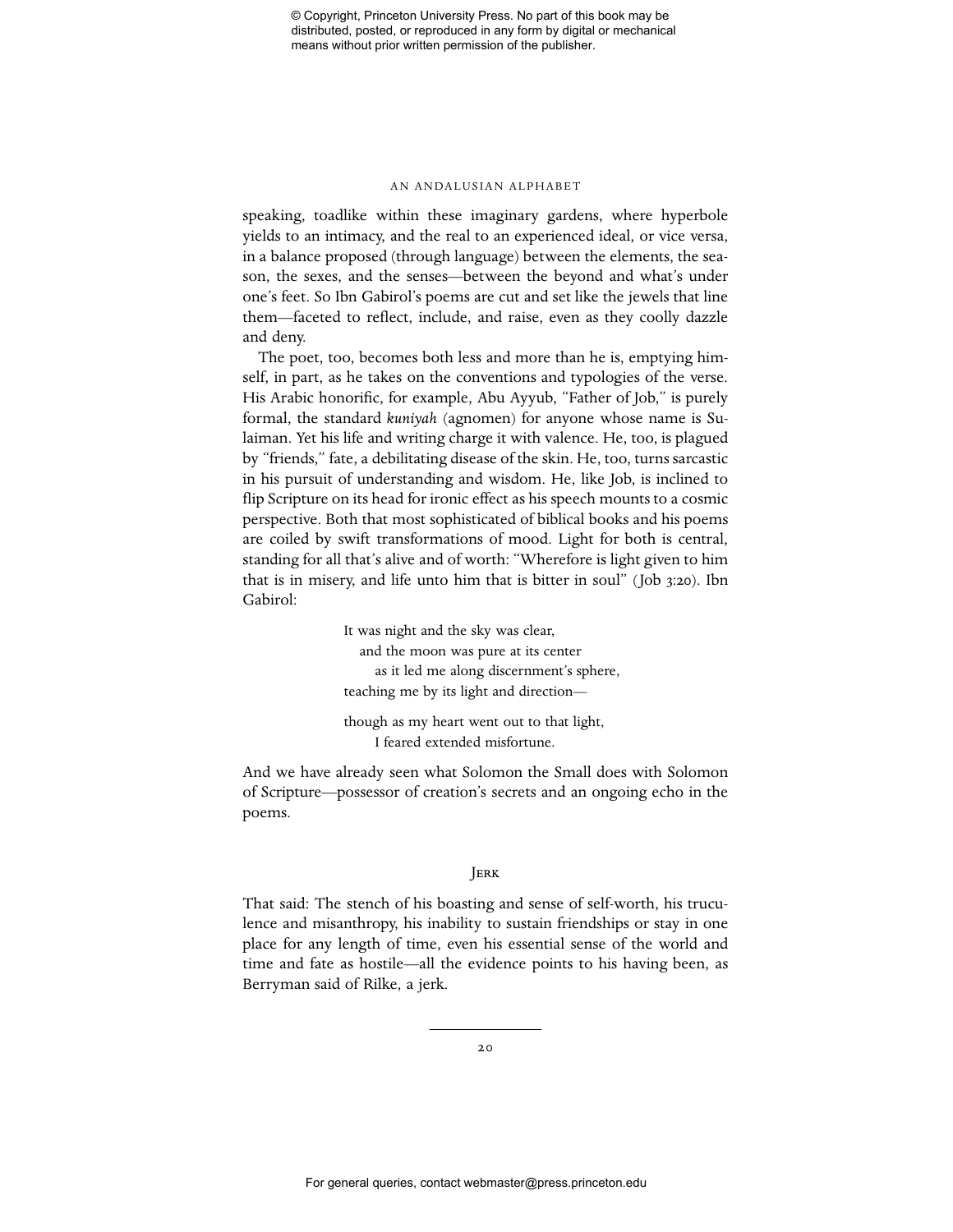## AN ANDALUSIAN ALPHABET

#### *KINGDOM'S CROWN*

But a jerk who rang the cosmic gong.

*Keter Malkhut*, his most well-known poem, has been translated into English at least seven times over the past two hundred years, first in 1794 by David Levi, a London hatter with rabbinical training. Versions of the poem exist in German, French, Italian, Dutch, Yiddish, Latin, Persian, and Arabic (the latter was found in David Tzemah's manuscript), and the poem appears in prayer books of Jewish communities throughout the world, where it is read on Yom Kippur, the Day of Atonement.

It has come a long way. While the poem is framed by its magnificent hymn to the Creator and the magisterial concluding confession, the bulk of the work consists of a cosmography based on the Ptolemaic universe, amapping of "what there is"—lower limit world, upper limit Lord. The ascent from earth's four elements to the Throne of Glory takes one up through the spheres and the planets, and contains a good many astronomical, and some astrological, considerations, which, in combination with the poet's philosophical tendencies, ruffled the feathers of the local, and formidable, religious establishment of the time. This, it seems, was an ongoing problem for Ibn Gabirol, whom scholars suggest may have been forced to leave Saragossa because of his particular mix of philosophy, mysticism, religion, and science. Isolated and ostracized by his fellow Jewish intellectuals, he had found himself surrounded there by people who

> . . . quarrel with all my teachings and talk, as though I were speaking Greek. "Speak," they carp, "as the people speak, and we'll know what you have to say" and now I'll break them like dirt or like straw, my tongue's pitchfork thrust into their hay.

As he grew older, his hybrid philosophical inquiry only intensified.

We have nothing in the way of first-hand evidence of response to the poem, but we find a contemporary such as Ibn Janaah calling in his *Sefer HaRiqmah* for the avoidance of "books . . . that deal with the origin and foundation of things . . . the nature of the creation of the upper and lower world, for this is something whose truth cannot be determined, and whose end is attained often at the expense of the Law and faith, and with endless weariness to the soul. It brings no pleasure." And Ibn Ezra writes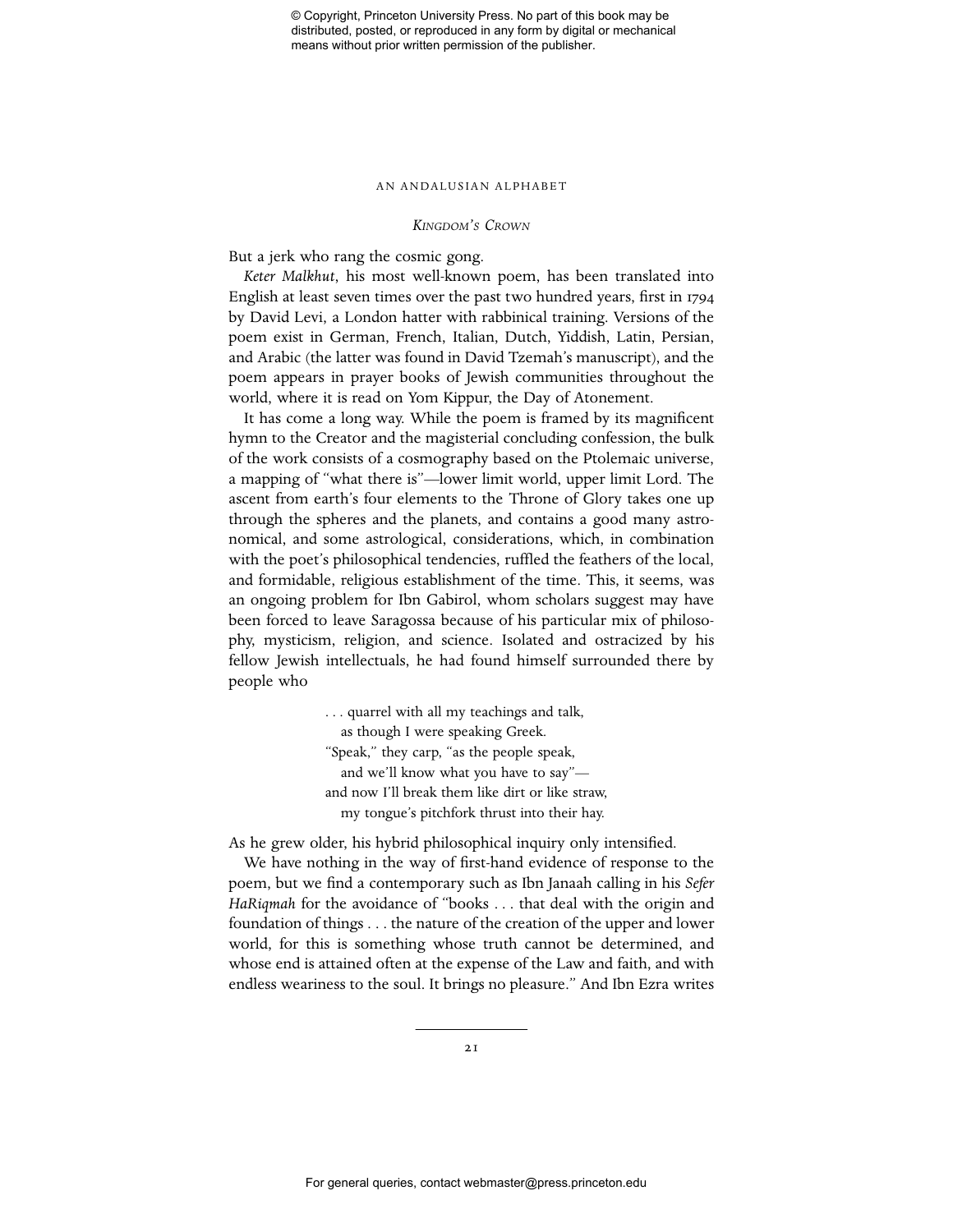# AN ANDALUSIAN ALPHABET

in his book of poetics that, generally speaking, the intrusion of scientific and astronomical matters into the liturgy was more of a burden than pure Hebrew could bear, and what began as petition and prayer often evolved into heated discussion and argument. He cautioned moderation.

An approach much closer in spirit to Ibn Gabirol's is found in the Muslim *Epistles of the Brethren of Purity*:

When the educated man of understanding considers the study of astronomy, and thinks of the tremendous dimensions of the spheres and the swiftness of their movement, his soul longs to ascend to those spheres and to see them with his very own eyes. This, however, it cannot do, on account of the weight of the body. But when the soul separates itself from the body, and is not held back by its wicked doings, its harmful attributes, and its great ignorance, it arrives there in an instant, with the blink of an eye.

The prosody of the poem is worth pausing over, as it has important implications for understanding and translation. Written in the medium of *saj'a*, which is most often if inadequately translated as "rhymed, rhythmic prose," *Kingdom's Crown* is asymphonic work whose primary poetic virtues are musical. It might be regarded as a reprise of the poet's entire diwan, and Ibn Gabirol makes it clear that he considered it the summit of his work. Although there are important Hebrew precursors (to begin with, Sa'adiah Gaon's two poems of petition, where both the rhyme and theme resemble those of Ibn Gabirol's poem), insight with regard to poetic practice once again comes from Arabic literature, where the *saj'a* was used in the Quran. The Arabic term for the form derives from the verb meaning "to coo," or, as the lexicographer E. W. Lane illustrates it: "A pigeon continuing its cry uninterruptedly in one uniform way or manner . . . cooing and prolonging its voice"—a definition that recalls lines by the poet Mina Loy, from "Property of Pigeons": "Pigeons make an irritant, alluring / music; / quelled solfeggios / of shrill wings winnowing / their rejoicing, cooing / fanaticism for wooing . . ."; or García Lorca's free translation of the medieval Arabic of Sirj al-Warak: "The turtledove that with her complaints keeps me from sleep, has a breast that burns like mine, alive with fire" (trans. Christopher Maurer). The circle comes almost round with the thirteenth-century traveler Ibn Khatib's describing the daybreak call of Granada's muezzins, and observing that they "vied with one another with melodies like [those of] turtle doves." While in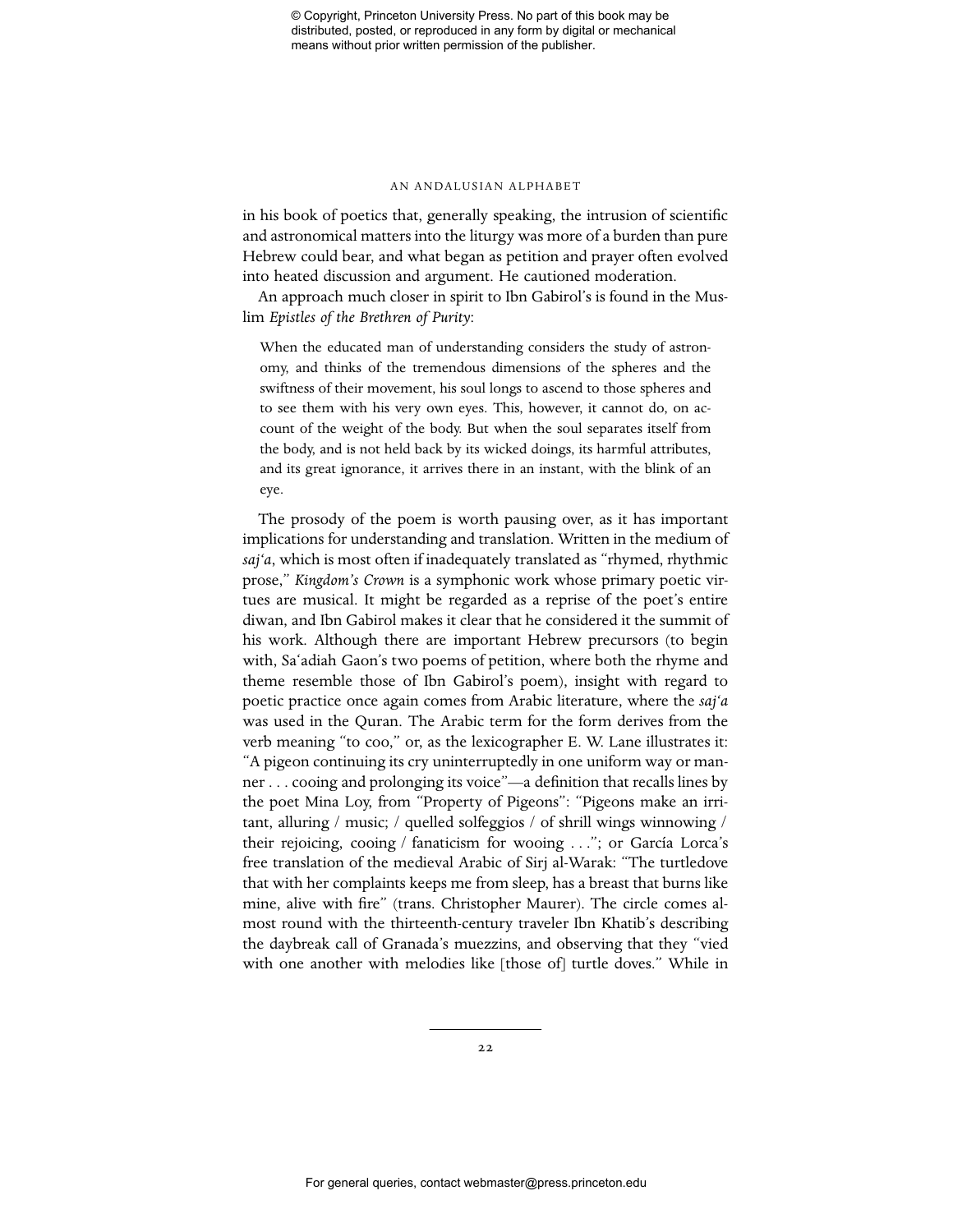## AN ANDALUSIAN ALPHABET

early eleventh-century Hebrew the form was most often reserved for epistolary writing, the effect of the *saj'a* in *Kingdom's Crown* is in practice much closer to that of certain kinds of incantatory free verse—*Leaves of Grass*, say, or Robert Duncan's *Opening of the Field.* The poem should be taken in, or offered up, quite literally as a music of the spheres.

## LOST AND FOUND IN TRANSLATION

The finest Hebrew poetry of the period is the product of an age of translation. But translation, particularly in an age of translation, is not only what hired or inspired workers have rendered into another language; it is also what writers who read in multiple languages translate in thought alone—the force of which is brought to bear on the written language they use. This, granted, is simply influence; in this instance, however, it is influence born of a steady passage across linguistic and regional borders.

Often this passage followed the trade routes. Just as in the nineteenth century the new (albeit lesser) literature and cultural attitudes of the European *Haskalah*, or Enlightenment, were disseminated along with agricultural and other goods and ideas at the Leipzig trade fair each year, when Jewish businessmen from Polish Galicia and Germany would meet, so too in the Judeo-Arabic middle ages immigrants, information, and artistic practices followed the money (read: ships, silks, spices, and scents). Some scholars suggest that the influence of Arabic Andalusian verse made its way along these routes into France, where it was taken in by the troubadours. In the twentieth century this is how one of the most gifted of the freelance pioneers in the study of medieval Hebrew poetry, Sha'ul Abdullah Yosef, found himself in Hong Kong, having relocated for business purposes from Baghdad to Bombay before settling at the fareastern end of these routes, where he worked daily after hours on a commentary to the poems of Yehudah Halevi.

All of this "translation" from East to West and back again—this removal of people, goods, armies, and art forms—from one context (or soil) to another took place during an Arab literary and scientific renaissance that over time became the critical link in the transmission of Greek thinking to the West. Historian Richard Walzer points out the difference between the Arabs in Europe, who maintained their language and religion as they adopted the learning native to the conquered territory, and the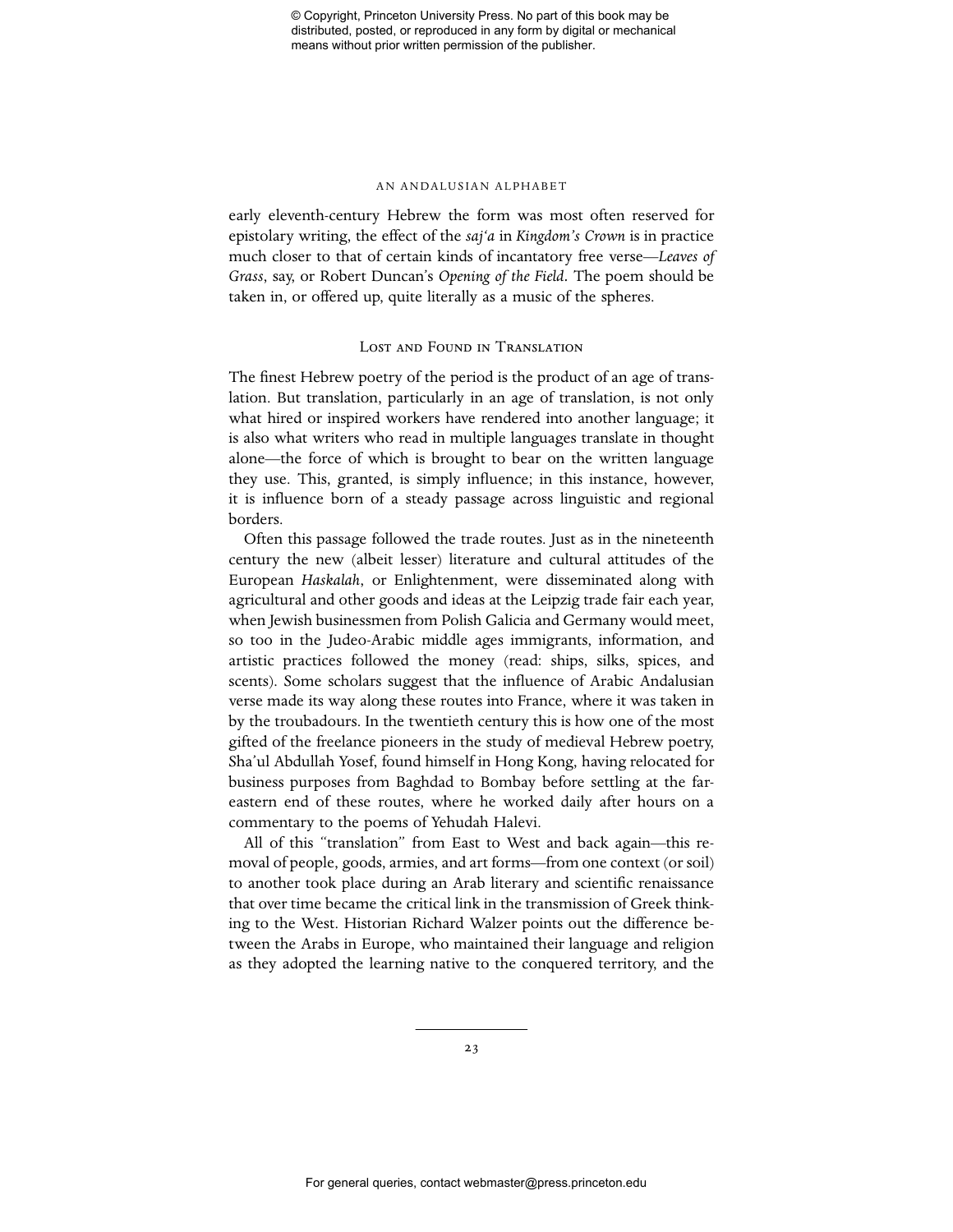# AN ANDALUSIAN ALPHABET

Germanic tribes that invaded Italy, who gave up both their language and religion for that of the local culture but remained closed to the intellectual heritage that the latter had to offer. (And Dante, we remember, placed Muhammad in the ninth pouch of the eighth circle of Hell, which is reserved for the "sowers of scandal and schism.") Al-Andalus was, then, an extension of a culture that thrived on the news from abroad. Between the eighth and ninth centuries CE, the major Eastern schools of translation gathered manuscripts from across the Arab and Byzantine world, and in either literal, literary, or summary form virtually the entire Greek curriculum of study was translated into Arabic, often through Syriac intermediary texts, with much of the work being done by Christian translators. Thus Muslim and Jewish thinkers in Baghdad and Spain had at their disposal, in addition to a large body of original Arabic and Hebrew compositions, versions of over a hundred works by Galen, most of Aristotle, key books of Plato, Neoplatonic pseudo-Aristotelian texts, pseudo-Empedocles, Indian stories, Persian musical treatises, scientific collections of a diverse nature, mathematical studies of conics, spherics, and pneumatics, medical textbooks, and more.

The "dictionally pure," Scripture-based Jewish poets of Córdoba, Granada, and Saragossa opened their lives to the entire expanse of that learning, and, in the process, carried out an act of profound if paradoxical cultural redemption: in translating both the essence of their Greco-Arabic learning and the effects of Arabic poetry into an innovative Hebrew verse, in risking loss of linguistic and religious self to immersion in the foreign, the Hebrew poets of Spain found, or founded, the most powerful language of Jewish expression post-biblical literature has known.

> METAPHYSICS, OR THE MECHANICALS *It's through thinking Gabirol sparkles, and it's thinkers that he pleases . . .* —Heine

Discussions of the problem (but never the pleasure) of translation of medieval Hebrew poetry into English almost always turn for guidance to either the English Metaphysical poets or the neoclassical school of Pope, and with good reason. There are obvious parallels to both. Like the Hebrew Andalusian poets, the poets labeled metaphysical by Dryden and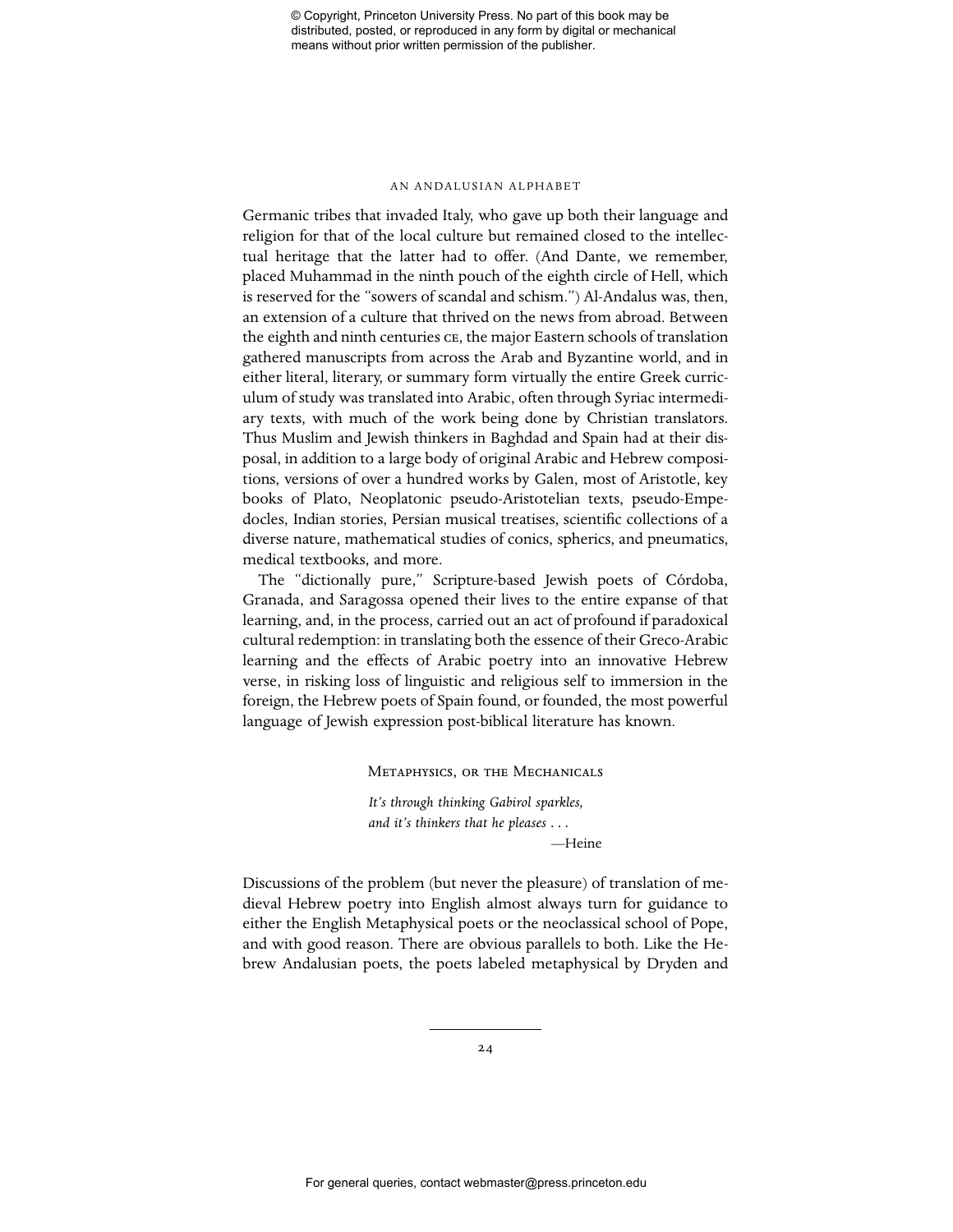## AN ANDALUSIAN ALPHABET

Samuel Johnson (for convenience's sake and then as a pejorative), and poets of the English Renaissance in general (and it is *always* in general that the comparison is made), produced a body of work that is often ornamental, conventional, and centered on a situation of court, church, or garden. Their poems, too, are characterized by a fascination with artifice and creation, with transcendentalism and the obscurity that can entail. They, as well, share a worldview marked by imports and correspondence, by heightened awareness of detail, pattern, and form.

There are numerous passages of uncanny similarity: Henry Vaughan's "I saw eternity the other night, / Like a great *Ring* of pure and endless light, / All clear, as it was bright, / And round beneath it, Time in hours, days, years, / Driven by the spheres / Like a vast shadow moved . . ." seems a none-too-distant if more mild-mannered descendant of the moonstruck Ibn Gabirol quoted above: "It was night and the sky was clear . . ." Donne's verse sometimes bears a striking resemblance to Ibn Gabirol: "And don't be astonished by a man whose flesh / has longed for wisdom and prevailed; / He's soul encircling physique, / and a sphere in which all is held" summons "Good Friday, 1613. Riding Westward," by the MP turned deacon and priest: "Let man's soul be a sphere, and then, in this, / The intelligence that moves, devotion is." The much celebrated metaphysical conceit recalls the figures of the Hebrew and Arabic poets of our period; and of course the poems of Herbert's *Temple* have their partners in the realm of *piyyut* and contemplative nonliturgical verse alike.

And yet . . . compelling and even classroom-correct as these parallels are, and worth pursuing in much greater depth and along historical lines, they seem always, at root, somehow misleading. For behind the analogy, from which the most problematic versions of this poetry usually emerge, there is an implicit assumption that Christian England is in some fundamental respect equivalent to Judeo-Muslim Spain and, by extension, that our hearing "reconstructed" sixteenth- or seventeenth-century verse in Chicago today is parallel to eleventh-century Arabic-speaking Jews hearing masterful eleventh-century Hebrew verse in Berber Granada. They aren't, it isn't, and what we get in translation from the comparison too often sounds less like the major poetry of an age than like Snug, Snout, Starveling, and friends—Shakespeare's Mechanicals performing their *Most Lamentable Comedy and Most Cruel Death of Pyramus and Thisby* in *A Midsummer Night's Dream*: "O grim-looked night, O night with hue so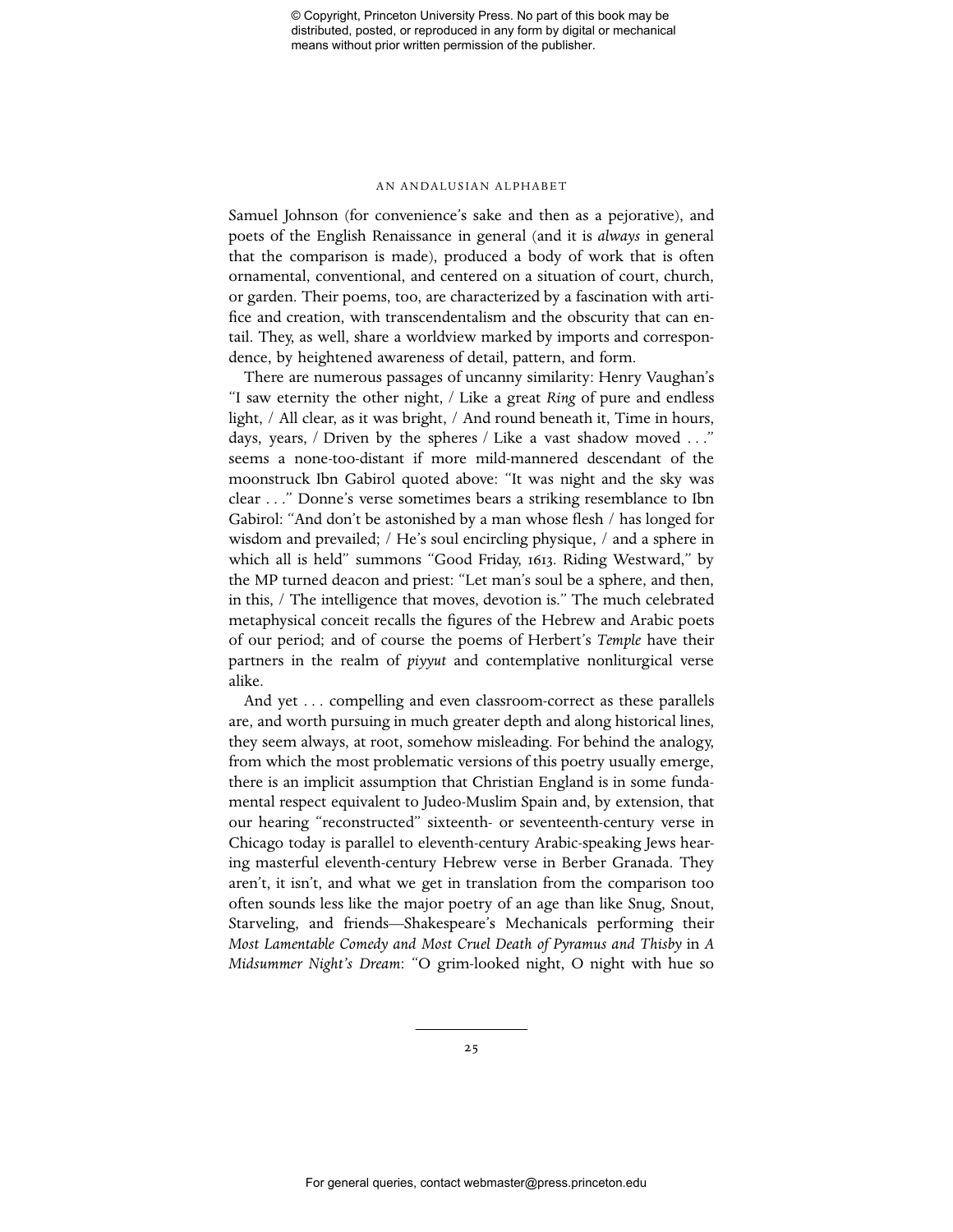## AN ANDALUSIAN ALPHABET

black! O night, which ever art when day is not! / O night, O night; alack, alack, alack."

A welcome voice-over again intrudes from the visual plane, this time from the French scholar Louis Massignon, who is comparing the idea of the Arab and European garden, both of which emerge within a neoclassical cultural frame:

In our classical garden, which began with the Roman Empire and continued with the Medicis and Louis XIV, the intent is to control the world from a central point of view, with long perspective lines leading to the horizon and great water basins reflecting the distances, all framed by relentlessly pruned trees, leading the eye, little by little, to a sense of conquest of the whole surrounding land.

By contrast, the Muslim garden's first and foremost idea is to be enclosed and isolated from the outside world; instead of having its focus of attention on the periphery, it is placed in the center. The garden is created by taking a piece of land, "vivifying" a square section of the desert, into which water is brought. Inside a very high enclosing wall, one finds a staggered arrangement of trees and flowers growing close to one another as one moves from the periphery to the center, and in the center, next to a spraying fountain, is a kiosk. This garden, contrary to the Western garden . . . enables thought to unfold in an atmosphere of relaxation.

The parallel to the verbal arts is not exact, but its basic thrust seems more instructive than the comparison across centuries within the medium. (To move onto somewhat more stable ground, consider Alexander Pope's "grottofied" landscape at Twickenham, which was "expressive of his deepest values as a man and a poet . . . an actual metaphor and emblem of the poet's trade," in the words of his best biographer.) Massignon continues, describing another important locus of the culture, the mosque, noting that the *types* of materials, ornaments, and subjects employed in its construction "are a reminder . . . that faces and forms do not exist in themselves but are unceasingly recreated by God. We find thus intertwining polygons, circling arcs of varying radii, the so-called arabesque, which is essentially a kind of indefinite negation of closed geometrical forms." Extending this analysis to all aspects of "the decorative side of Muslim life," including carpets, mosaics, greetings, and clothes, even the way that foods are seasoned and served, Massignon observes that in each the mind is taken through structurally similar cycles of concentration and release.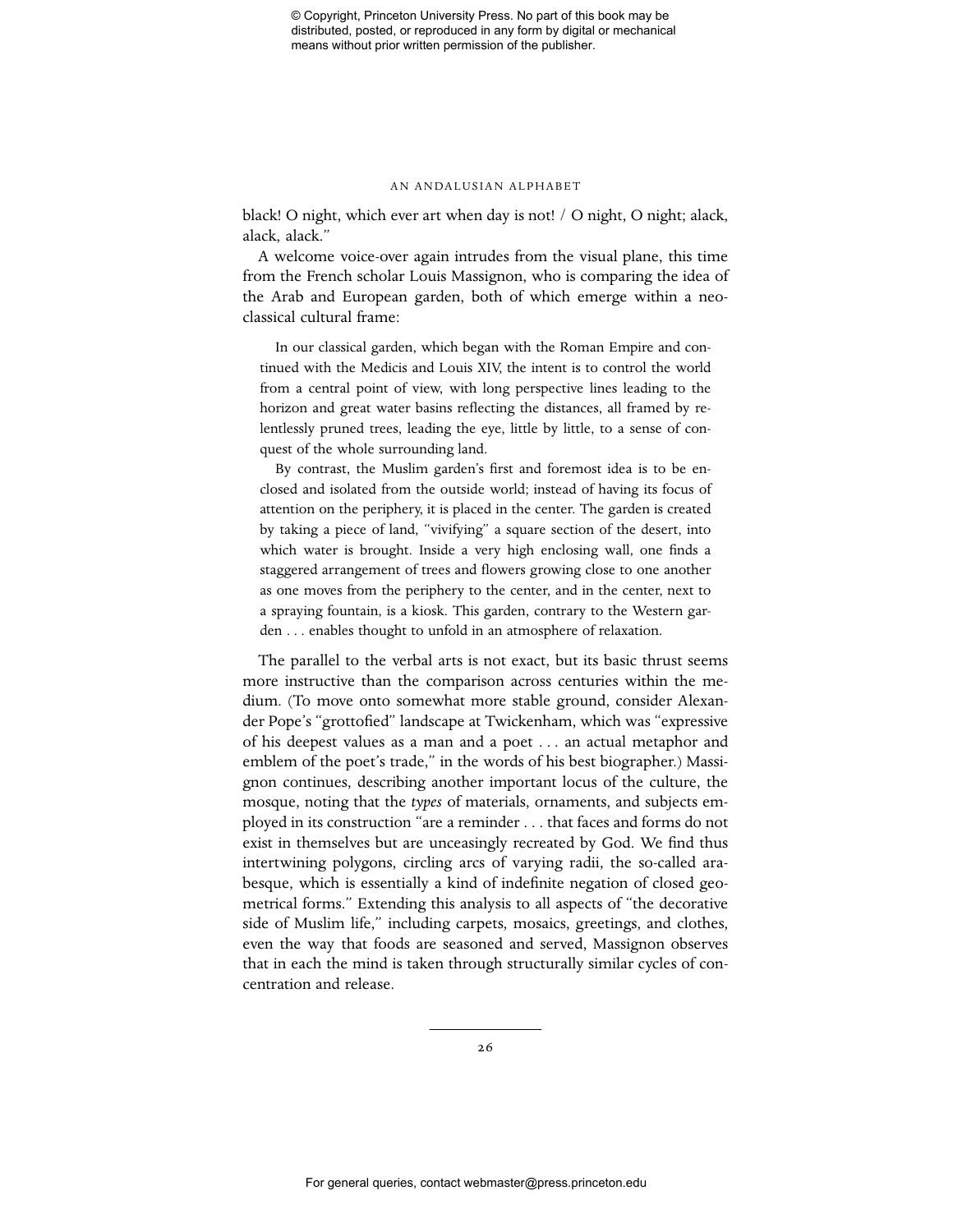## AN ANDALUSIAN ALPHABET

In short, we are, in the referential field of the medieval Judeo-Muslim aesthetic, compositional light years away from the feel of the eighteenthcentury English couplet. And while the poems of Ibn Gabirol *are* metaphysical, and share numerous formal and thematic concerns with the verse of the English renaissance, the specific tones of his metaphysic, and the vector of his thought, point—in as much as translation is concerned away from, not toward, the diction of Herbert and Donne.

## NATURE'S NEOPLATONISM: A METAPOETICS

"The microcosm is the model of the macrocosm," he says in the third book of *The Fountain of Life* (III:2), taking up the Greek and common medieval notion, "As above, so below." "If you would picture the composition of the All . . . look at the form of the human body" (III:58). In a complicated adjustment of pure Neoplatonic doctrine (derived through summary intermediate texts brought to Spain in Arabic translation—*The Theology of Aristotle*, for example), the human form is linked by the Divine Will to the larger world beyond us, though these links do not add up to a pantheism. In fact more than one writer has characterized the purpose of Ibn Gabirol's philosophical project, evident in his poetry as well, as an attempt to rescue his Jewish Neoplatonic monotheism from pantheism. Nevertheless, some of the poet's contemporaries and successors remained unconvinced, and the historical record shows (and his poems imply) that he was sometimes accused of a heretical tendency toward pantheistic thinking, or at least of drawing dangerously near it.

The key terms in Ibn Gabirol's philosophical scheme, especially, for a reading of the poetry, are "form" and "matter." The First Essence (God) creates Universal Matter and Form through the enactment or emanation of his Will. The conjunction of this Universal Form and Matter gives rise to the simple substances, including intellect, soul, and nature, and the chain of emanation extends down into the corporeal world and all its parts. This emanation of divine energy Ibn Gabirol likens to light from the sun—but not to the sun itself; or to intelligence acting in the limbs of the body—but not the soul itself taking action; or, as we have seen, to a fountain whose flow transcends all temporal and spatial dimension. In this way the process of creation is continuous and ongoing at all levels at all times in a universal chain of transformation reaching from that pure source to the lowest point of the cosmos and back up to its unknowable origin. "Help the celestial bodies grow with your souls," Ibn Gabirol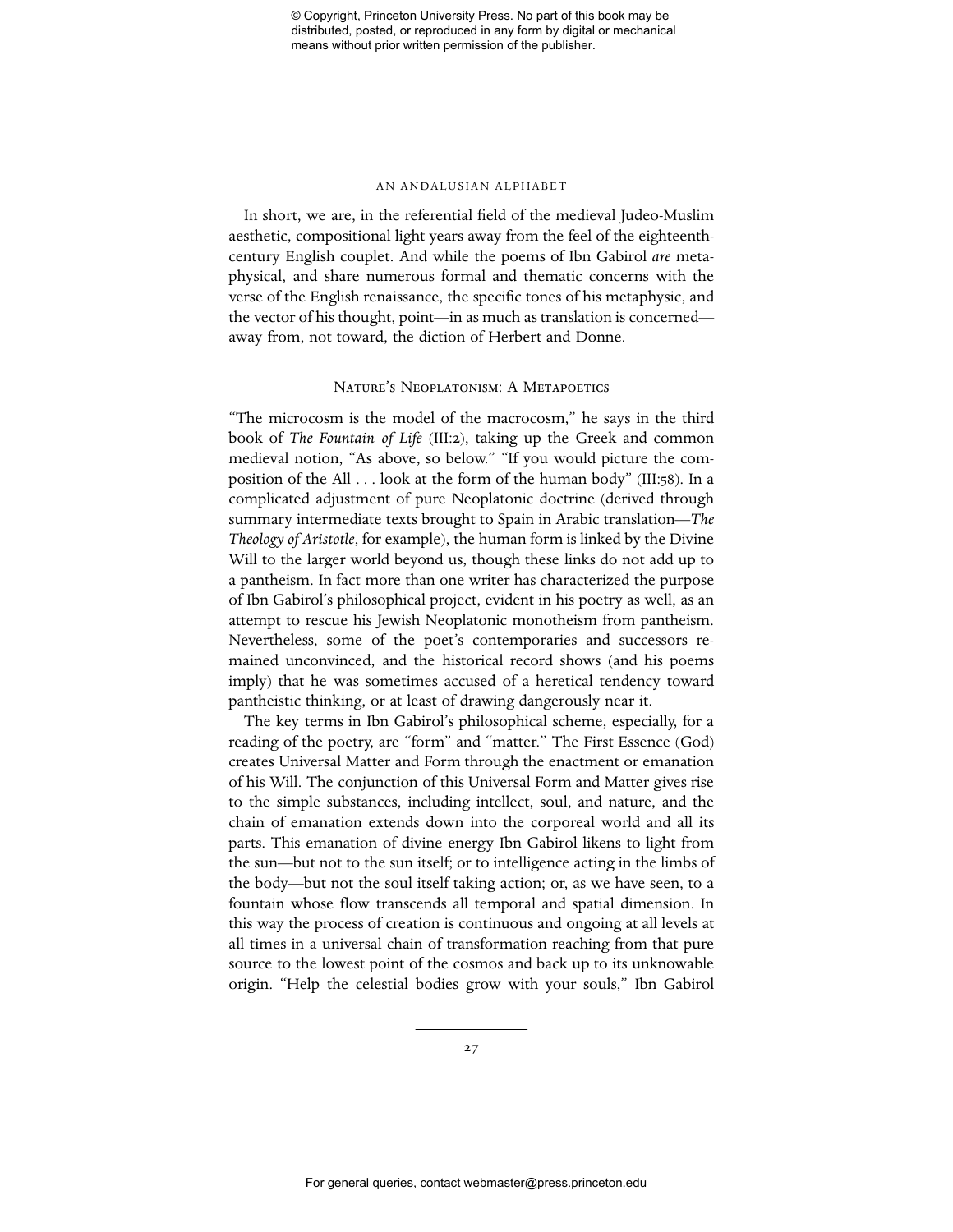# AN ANDALUSIAN ALPHABET

quotes the Arabic *Epistles*, in his ethical treatise, "even as tilling and irrigating help the seed to grow."

Throughout this talk, the terms of the discussion are identical to those used in describing the period's poetry: matter takes on form as a body takes on clothing—a vocabulary that has given rise in discussion of the literature to the absolute separation of poetic form and content. But as Ibn Gabirol again and again makes clear in *The Fountain of Life*, "it is impossible for matter to have any reality without form, for it does not take on existence unless it is dressed in form. The existence of a thing comes into being only within its form" (V:8).

Which is the point that Jaroslav Stetkevych makes in his *Zephyrs of Najd* when he says that "instead of looking for signs of dichotomy of form and content, one could, with equal ease, reverse the lens and see in Arabic poetry the closest possible—or the will to the closest possible—marriage between form and content, precisely because that poetry is so highly 'formalistic'. . . . [P]oetic content not only survives [there] but flourishes, albeit in unaccustomed ways, and extracts out of its predicament a strange power and solidity of imaginative impact."

As above, so with Ibn Gabirol:

But I'll tell you something I've heard and let you dwell on its strangeness: sages have said that the secret of being owes all to the all who has all in his hand: He longs to give form to the formless, as a lover longs for his friend....

#### **ORIENTALISM**

Regardless of how one enters this poetry, no matter what angle of approach one adopts, at some point the route to understanding runs through a Near Eastern world that, for many of us, is at best a mystery, at worst a demonized entity. We're familiar with some of its mystical literature, often in translations with a New Age veneer, and we have *A Thousand and One Nights*, Disney's *Aladdin*, Lean's *Lawrence of Arabia*, a nd, from the Persian, Edward FitzGerald's best-selling Victorian fantasia, *The Ruba'iyat*; but, as anyone who tries to absorb it in translation knows, the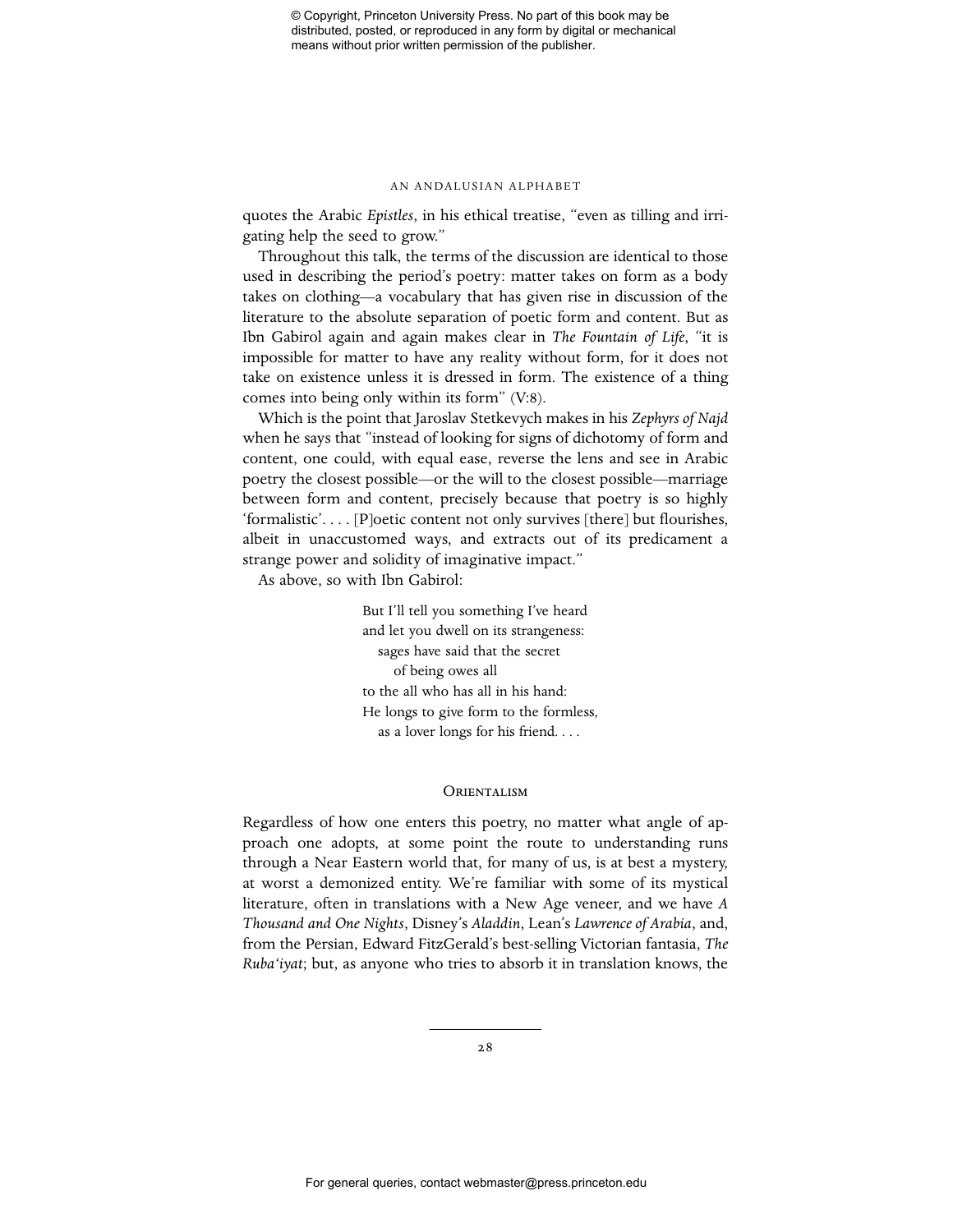#### AN ANDALUSIAN ALPHABET

gist (let alone the bulk) of Arabic and Persian poetry lies on a still very dark side of the literary moon. The same situation holds for the Hebrew.

The third great obstacle, then, to successful transmission: our relation as Western readers to the largely unknown world of Sephardic and Arab culture. For the vast majority of speakers of English, and even for those with a Jewish education, the literary culture of medieval Spain is by and large a rumor, perhaps a likeness paused before on a crowded vacation itinerary. (For native Israelis it is the memory of an exasperating, murky unit of high-school literature class, required for matriculation.) Debates rage in the Hebrew papers about the relative "universal" worth of other expressions of Sephardic cultures, and attitudes evident in that public controversy inevitably derive from, or trickle down to, scholarly and artistic treatments of even this most Western of Eastern poetries.

So, for example, critics raised on the post-Romantic notion of the self have often sought to explain the mentality behind the "atomized" nature of Arabic, Persian and, by extension, Hebrew medieval poetry—each of which, in various ways, has been called artificial, cloying, fantastic, and decorative or mannered. In part the blame is laid at the feet of the elitist courtly environment and its restrictive system of patronage. But as Julie Meisami points out in *Medieval Persian Court Poetry*, amore lethal source of trouble derives from Orientalist projections and misreadings of the work, which charge that the poetry of the East "is unaware of the correct relationship between the poetical ego and the world, mankind and itself." According to this line of thinking the literature of the East lacks a constituent element of what we recognize as great poetry, and it is therefore best treated as part of a taxonomical study of the mentality it represents. The gist of the problem, Meisami says, is that in an effort to find the symbolic (metaphorical) import of things, readers have often failed to perceive the actual (analogical) dynamic at work in the verse itself. If the former is based on likeness of qualities and uses this likeness to bridge the gap between man and the universe, the latter presupposes what she calls "an elaborate network of correspondences" between nature and humanity, a continuity. Once these cosmological differences are understood, the esthetic preferences of "Eastern" poetry (relating to hyperbole, embellishment, and type, for starters, but extending to sensibility and notions of unity in the poem) can be read in a far more sympathetic light. Lacking that background of understanding, the road to the work is a critical minefield. Even as partisan a reader as Haim Nahman Bialik, the great Hebrew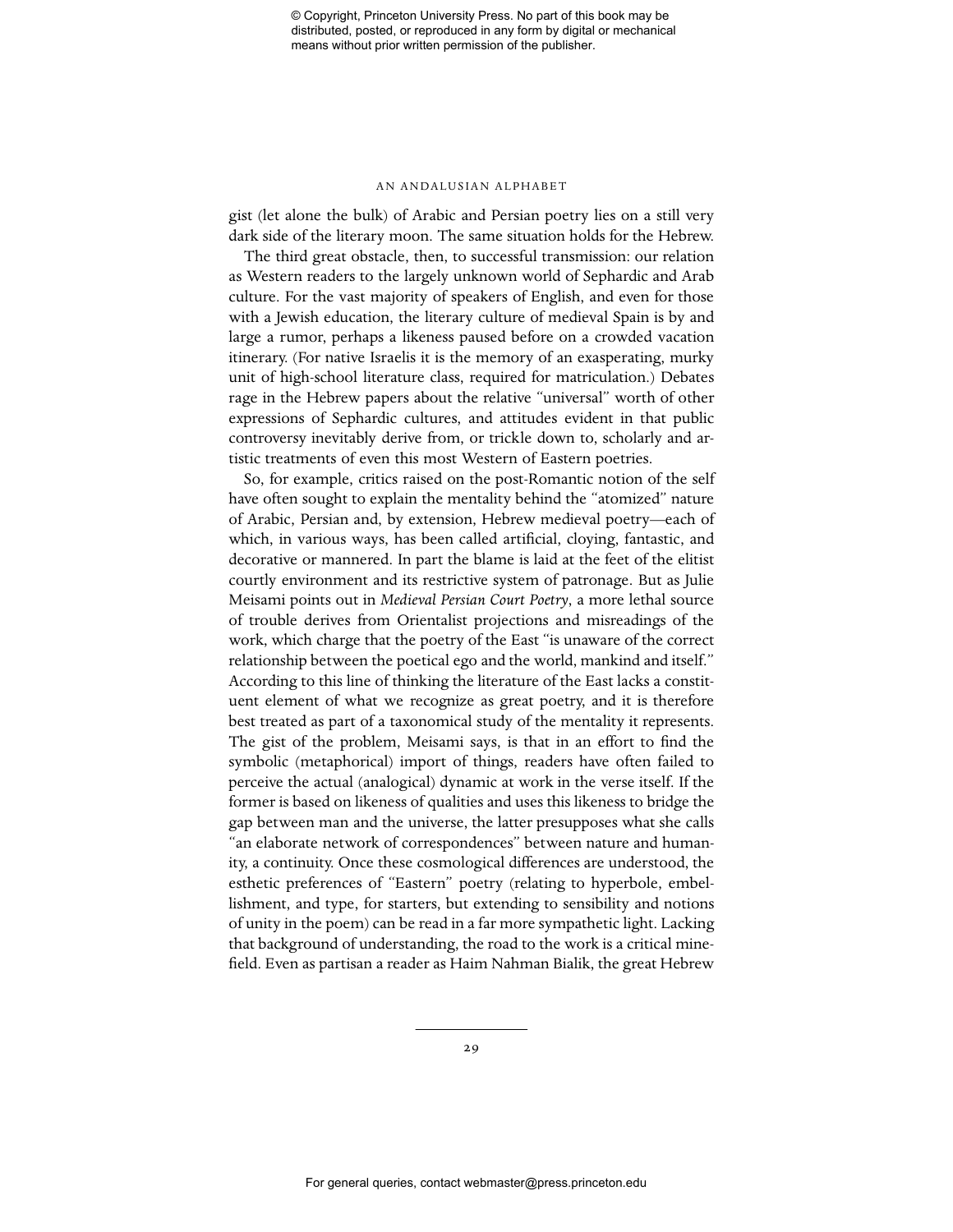## AN ANDALUSIAN ALPHABET

modernist poet who devoted many of his best years to the project he called the "ingathering of our Spanish poetry," confessed that early in his career he was put off by the "broken glass" and alien poetics of the adopted Arabic poetry, the latter of which he saw as shackles around the feet of the medieval Hebrew poets, artificial fetters that kept them from a natural approach to the world and their language.

Biases of this sort infect translation as well, and readers have come to equate a lush *Ruba'iyat-*like diction and haze as authentically "Eastern" this despite the fact the Omar Khayyam's eleventh-century *Ruba'iyat* were direct, hard, sometimes harsh, and above all unsentimental. This is not to say that some of Ibn Gabirol's (or HaNagid's) poems aren't sensuous in a way that meets Orientalist expectations, only that to read the poetry well, to derive from it the clear, full sort of pleasure it was intended to give, one might do better to come at it without the residue of Victorian dreams of the East. Instead, one might start with the testimony of the age itself, with, say, the assumption given voice in Ibn Ezra's *Book of Discussion* and al-Harizi's *Takhkemoni*, and in countless poems from the period, that we are dealing with a major literature that spoke with tremendous force and range to the educated people of its day. For without a deep and somehow physical sympathy with the poem as a link between the reader and the real, or *a* real, without our keeping our eye on the prize these poems describe, this poetry *as poetry* will elude us.

Mystique and mistrust, then—the whirlpool and six-headed dragon of these waters.

#### PUS

"Sometimes pus, sometimes a poem," Yehuda Amichai writes, in a poem called "Ibn Gabirol."

#### QABBALAH: FACTS, QUACKS, AND QUIBBLES

Qabbalists from the thirteenth century on have looked to him as a stellar figure in their lineage, much in the way that André Breton and the surrealists reached back into the past to claim Poe and Sade as surrealists before their time. Breton, of course, was establishing a constellation of affinity; the case of the Qabbalists is trickier, as the argument has from time to time been put forth that Ibn Gabirol was either a secret early Qabbalist (who fashioned a lady golem and engaged in various forms of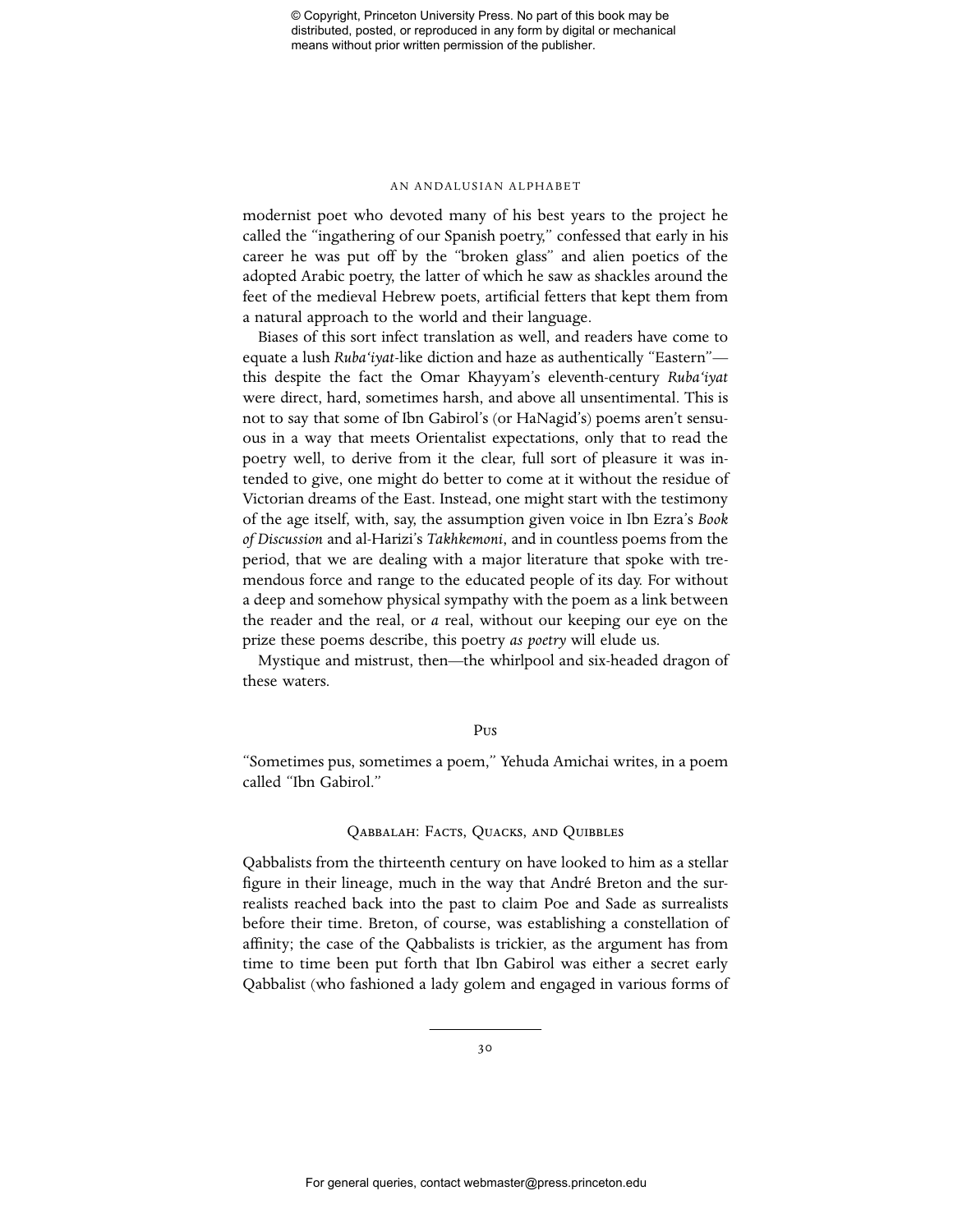## AN ANDALUSIAN ALPHABET

magical activity), a Jewish Sufi, or—and here a kind of wonder-dust is released into the air, as if by the syllables themselves—"a mystic."

Bracketing the problem of locating Ibn Gabirol with any precision in the history of Qabbalah—an issue that is still unresolved, though it has been dealt with in exemplary fashion by scholars such as Gershom Scholem, Shlomo Pines, Moshe Idel, and Yehuda Liebes—one is struck by the recurrence in the poet's liturgical work of elements drawn from esoteric Jewish doctrine, including *Merkavah* (Chariot) literature, *Sefer Yetzirah* (The Book of Creation), and the apocalyptic *Pirke Rabbi Eliezer*, all of which in turn have roots in the hard-to-unravel, heretical, but not un-Hebraic tradition of Greek Gnosticism. One finds related elements in so-called secular poems such as "I Love You," and even—though this is more controversial—in what on the face of it appear to be straightforward court panegyrics such as "The Palace Garden." In short, whether one defines the term Qabbalah in a strict historical fashion, as the scholars must, or reads ahistorically, as the Qabbalists proper (and poets) often do, it is clear that Ibn Gabirol and the later Qabbalists draw in places on common sources. For a reading of the poetry one need only observe that we are dealing here with a poetic consciousness as visionary as that of Yeats.

#### READING RELIGIOUS POETRY, OR REACTION

Religion is at its etymological root a "binding back." It arouses antipathy wherever it goes, and it goes almost everywhere. The religious instinct is, Henry Adams reminds us, the second most powerful of *emotions.*

It doesn't necessarily make for great poetry, however, any more than the first on Adams's list—the sexual—guarantees great cinema. The roster of demurrers is distinguished, from Samuel Johnson's warning that "metrical devotion . . . supplies nothing to the mind" to Auden's cautioning discretion with regard to the baring of soul in verse.

Throughout the contemplative, satirical, erotic, devotional, elegiac, and encomiastic poems of Ibn Gabirol, religious elements exert a constant pressure. There is of course the raw material of the verse itself scriptural Hebrew. But there is also the nature of the surrounding society and its most ordinary of assumptions. On the one hand we have our own modern literary expectations of invention and concretion, and on the other we're presented with a medieval Semitic culture whose every occurrence, even whose science, is understood in a wholly religious frame-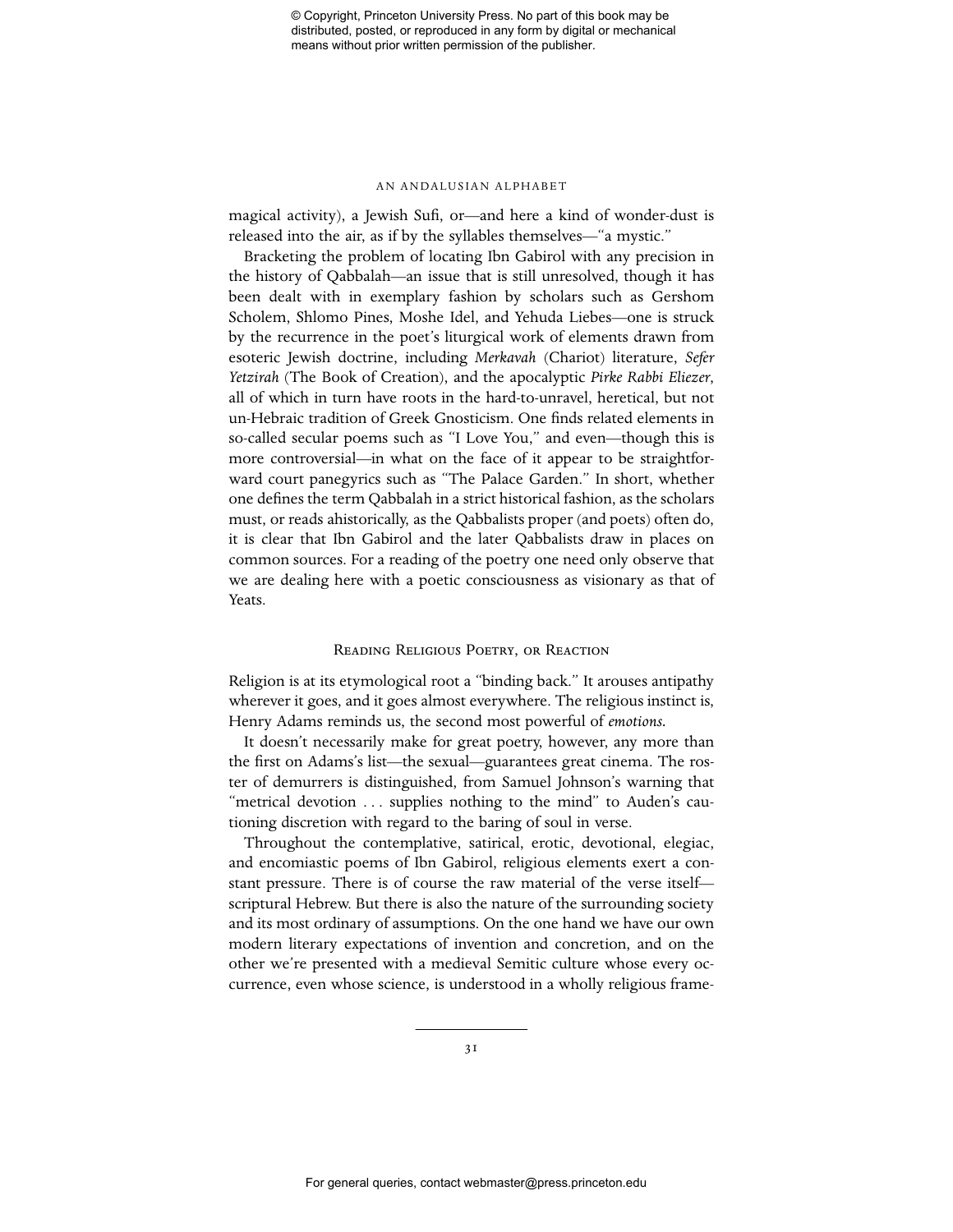## AN ANDALUSIAN ALPHABET

work: the "empty" abstraction offends the aesthete, and a patriarchal monotheism and a chauvinistic Judaism put off not only the politically correct. Culture clash is inevitable. Belief and disbelief alike, therefore, must be suspended.

For the motion of the mind in this work is not merely a binding back as in a restriction, but a profound reorientation of attention, a stretching of thought and sensibility, however quietly, to perception's extremity, to the moment's relation to first things and last, to an existential bottomline. With their subtle blending of the personal and communal "I," the poems bear witness to an extension of range, not an abdication of interest or involvement. And there is in Ibn Gabirol's work, above all in its ornamental poetics and liturgical forms, an Eastern (some would say Indian or even Chinese) sense of connectedness—from the body's humors up through nature, the spheres, to the Throne of Glory or the seat of the soul. His is a religion of knowing, a gnosticism. It involves a vital mythic configuration, alive with sound, movement, and spirit at every turn.

#### SPAINS

When tourists, students, scholars, rabbis, writers, and even politicians talk about medieval Spain, chances are good that they are talking about different things:

There is the Golden Age of Jewish poetry, the period of unrivaled Hebraic literary achievement, with the occasional story of political success: the Spain of Jewish pride, which emerged with miraculous suddenness in the late tenth century, one of the abiding mysteries of Jewish history;

—there is the Spain of the Jewish "neo-lachrymose historians," in which all paths lead to expulsion or worse;

—there is the elegiac Palestinian equivalent, in which Andalusia equals the abandoned campsite of the beloved in the pre-Islamic qasida, equals Palestine and the lost paradise of Islamic power, splendor, and culture;

—and there is the Andalusian rainbow coalition, the Spain of *convivencia* and "inter-faith utopia," where Arabs, Berbers, Iberians, Slavs, and Jews lived—or seemed to live—in relative comfort side by side;

—there is the enchanted Spain of romantic engravings and Washington Irving's *Tales of the Alhambra*;

—there is a melodramatic Spain of the Arab-menace and sensual delight, the bodice-ripper Spain of concoctions like Colin de Silva's airport-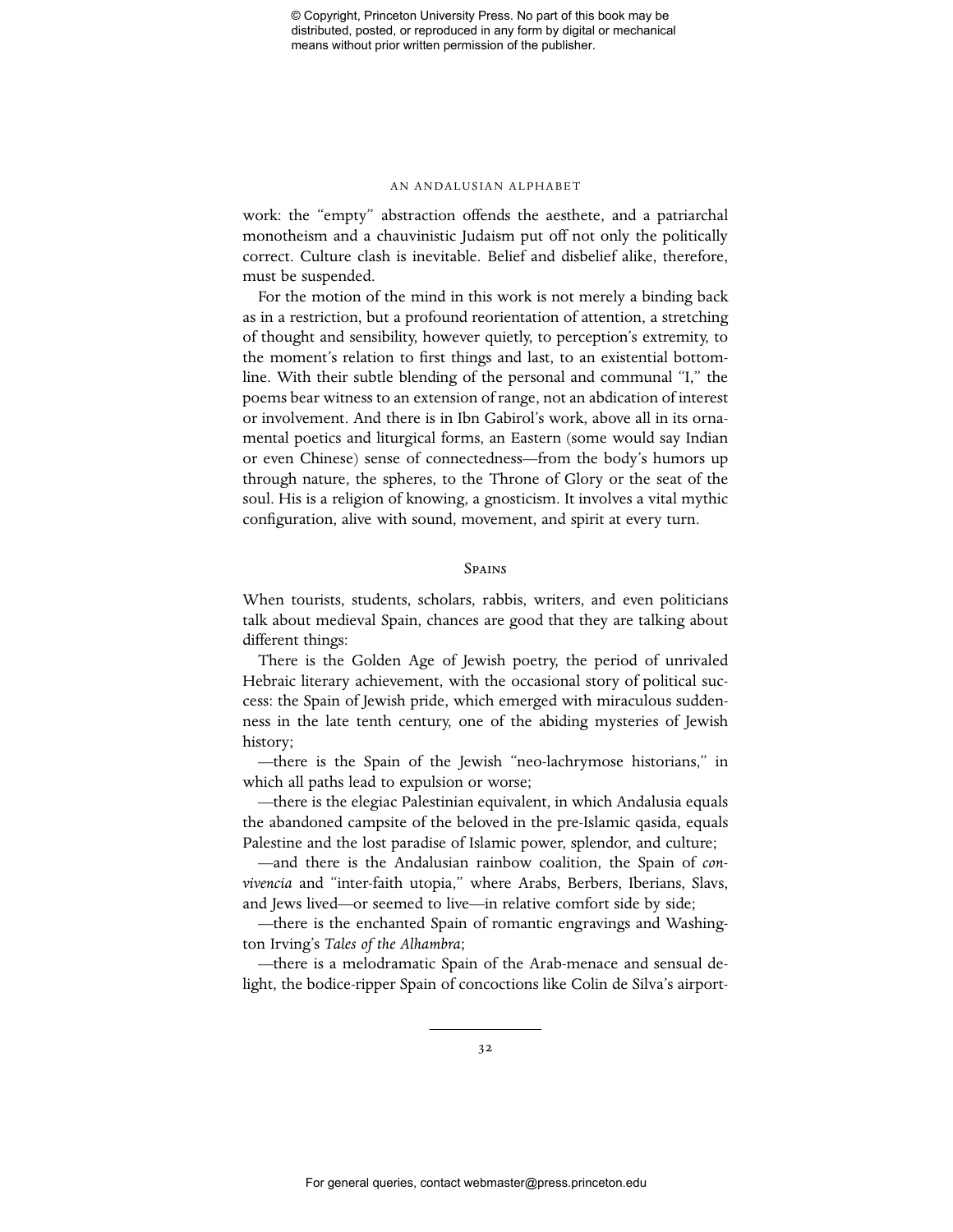# AN ANDALUSIAN ALPHABET

paperback *Alhambra*, which picks up where Yehosef HaNagid's head falls off, and presents us with the young Prince Ahmed, whom we overhear reciting pantheistic doggerel to a blossoming magnolia until . . . "From the holy ecstasy of his adoration of beauty, the sight, the sound, the scent enshrined in pure air, from the sweet joy of beauty's clean spirit symbolized by the tree, holy lust emerged. He rose . . .";

—and there is the Spain-of-the-past as imagined literary future, the Andalusia of poets such as Mahmoud Darwish, the eminent Palestinian writer who, in a 1996 interview with a Hebrew literary journal, spoke of an "Andalus that might be here or there, or anywhere . . . a meeting place of strangers in the project of building human culture. . . . It is not only that there was a Jewish–Muslim co-existence," he says, "but that the fates of the two peoples were similar. . . . Al-Andalus for me is the realization of the dream of the poem."

## TIQQUN MIDDOT HANEFESH: THE POET IN TRAINING

Far-fetched and fanciful in much of its argument, Ibn Gabirol's ethical treatise *Tiqqun Middot HaNefesh* (The Improvement of the Moral Qualities) is nonetheless of real interest to readers of the poetry. Written in Arabic when the poet was twenty-four, and modeled on Arab ethical handbooks such as Abu Bakhr al-Raazi's ninth-century *Book of the Treatment of the Soul*, it graphs an undissociated sensibility in which the physical and psychological endowments, or impulses, of a person are correlated to ethical conduct. Qualities of the soul, in this not always decipherable scheme, are manifest in the senses, which consist of four humors: blood, yellow gall, black gall, and white gall, which in turn correspond to the four elements, air, fire, earth, and water. The senses (impulses) can be mixed and matched so that the soul's tendencies might be trained for wisdom. Knowledge of the soul is a prerequisite for its development (its ascent) and the soul can be known solely in a descent into physical detail:

If a man be wise, he will employ [the senses] in the right place and restrain them from everything in connection with which he ought not to use them. Let him rather be like a skilful physician, who prepares prescriptions, taking of every medicine a definite quantity . . .

Ibn Gabirol's somewhat eccentric approach yields the Rimbaud-like association of the senses and the qualities of the soul, as follows: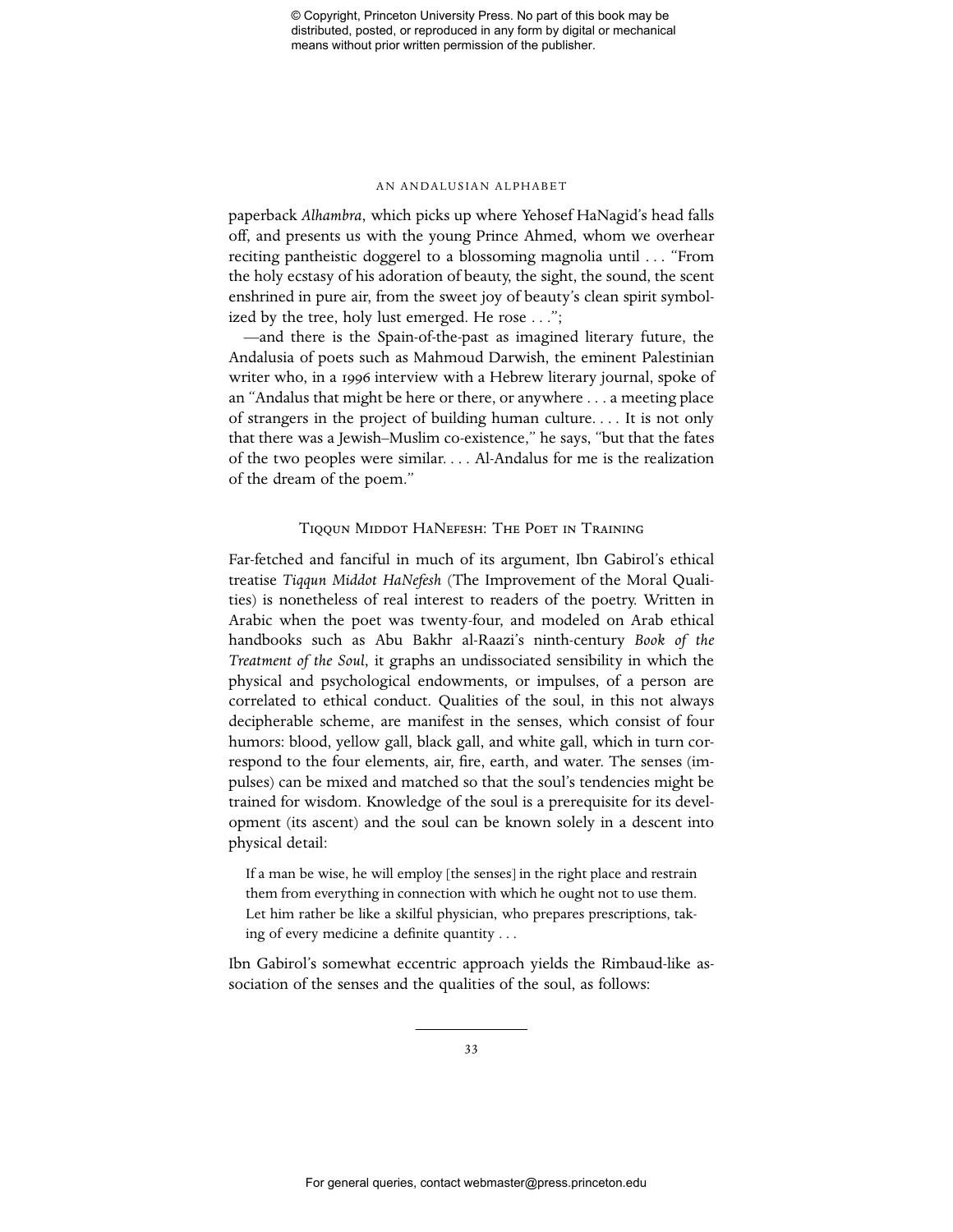## AN ANDALUSIAN ALPHABET

| <i>SIGHT</i>             | <b>HEARING</b>   | SMELL          |
|--------------------------|------------------|----------------|
| Pride                    | Love             | Wrath          |
| Meekness                 | Hate             | Goodwill       |
| Pudency                  | Mercy            | Jealousy       |
| Impudence                | Hard-heartedness | Wide-awakeness |
|                          | (Cruelty)        |                |
| <b>TASTE</b>             |                  | <b>TOUCH</b>   |
| Joy (Cheerfulness)       |                  | Liberality     |
| Grief (Apprehensiveness) |                  | Stinginess     |
| Tranquillity             |                  | Valor          |
| Penitence (Remorse)      |                  | Cowardice      |
|                          |                  |                |

This he derives from a typically medieval mandala-like map of possibilities, where conflicting elements and traits are held in complex balance:

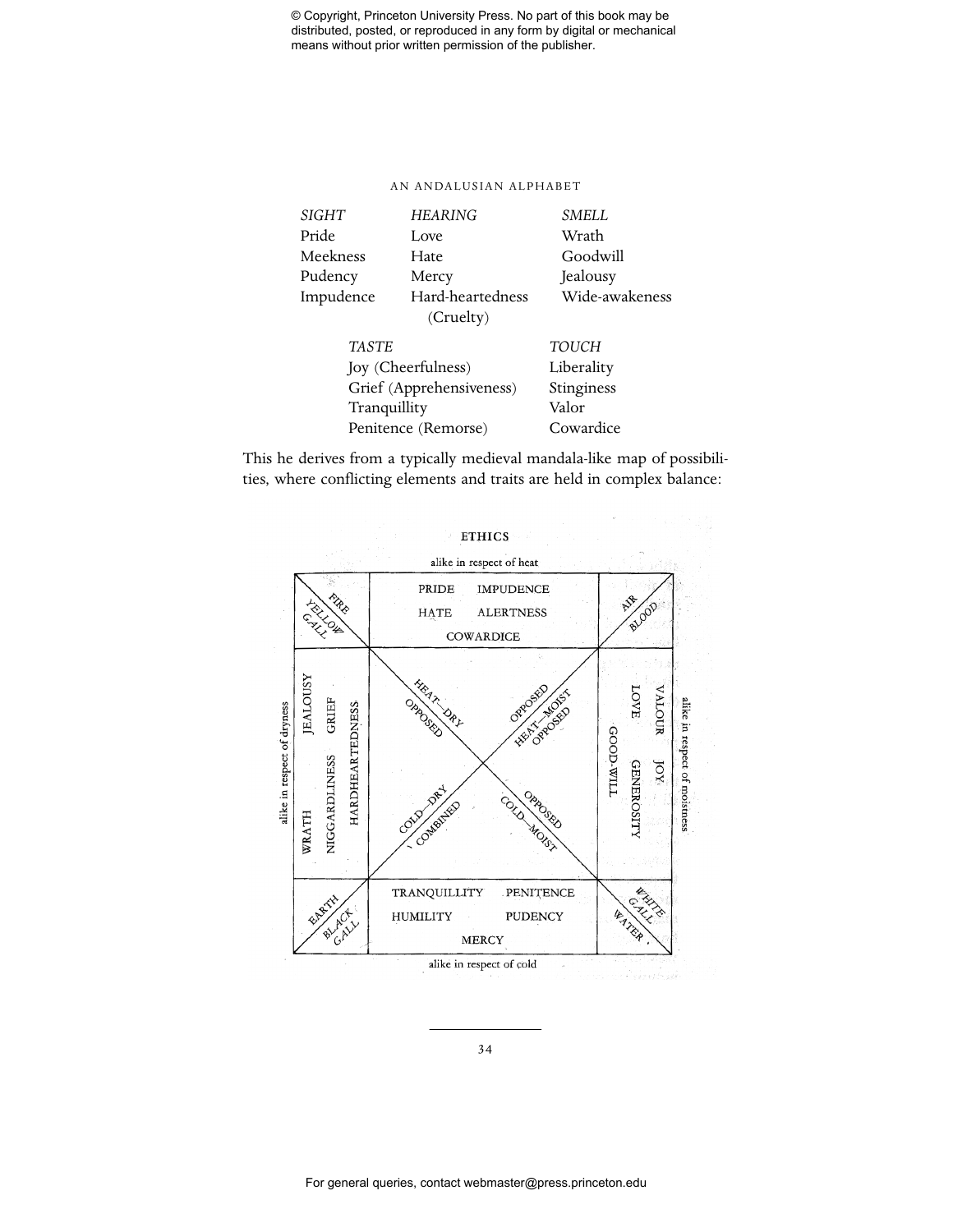# AN ANDALUSIAN ALPHABET

Chapter by chapter, impulse by impulse, *Tiqqun Middot HaNefesh* treats all of the above, quoting Arabic poems and a variety of philosophers, including Socrates, "the God-like Plato," Aristotle, Galen, Origen, The Book of Kuti, Sa'adiah, Alexander the Great, and Ardeshir, the founder of the new Persian dynasty in 222. All chapters begin with the characterization of the quality under discussion, which is then located in a scriptural anatomy. For instance, Grief (Apprehensiveness), which is aligned on our chart with taste:

This quality usually succeeds in establishing itself in the soul when wishes fail of realization, and then the soul is brought to such a point as almost to be killed when it loses the objects of its love. . . . Thus it was said, "Apprehensiveness is living death." . . . The constitution of apprehensiveness is cold and dry, like the black gall (humor). No man can absolutely escape it. In some it attains immense proportions, so that they thereby become afflicted with psychical ailments. Thus it is said (Proverbs xii:25), "Gloom in the heart of man maketh it stoop, but a good word maketh it glad."

Ethical implications and exhortations follow. Early in the book the author apologizes for the gaps in his argument, which he attributes to difficult times and the fact that "human power is but slight, especially in the case of a man like me, who is always greatly troubled and who does but scantily realize his hopes."

## **UNDERTOW**

The risks of involvement, the threat presented by the force and hidden currents of the work, to writer, reader, translator:

Tracing the arc of Andalusian Arabic poetry, from its tenth- and eleventh-century heyday to the fourteenth-century calligraphed verse of Granada's court poet turned chief vizier, Ibn Zamrak, which one can still see on a visit to the Alhambra, the Spanish scholar Emilio García Gómez lamented the expressive thinness of the later work and suggested that it was the price paid for its decorative brilliance, an inevitable outgrowth of the aesthetic of the Andalusian poetic art: "It had to die really like that," he says, "on the walls."

By the same token the biblical quotation in the Hebrew verse can overpower by sheer strength or deception, and one must be alert to the particular spin of the implant, which—its loaded provenance notwithstanding—was used neutrally much of the time, though also for conscious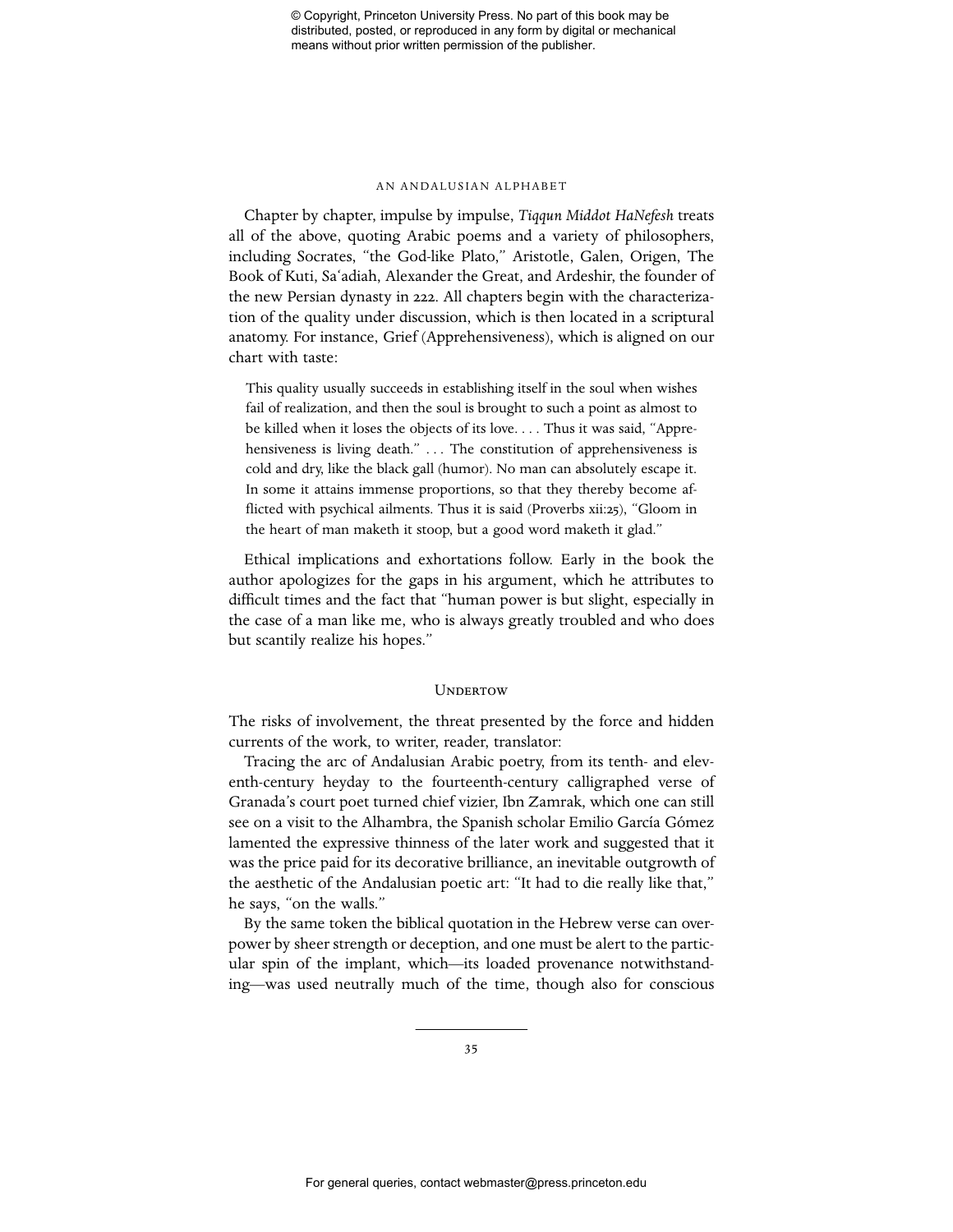#### AN ANDALUSIAN ALPHABET

allusive effect, and sometimes in an ironic manner. Shelomoh Delmedigo, a seventeenth-century Italian-Hebrew author, regrets the misguided use of the biblical allusion by the Hebrew poets of his day, saying that it has devolved from an ornament of power and purity to the treacly stuff of a baroque, mannered game—allusion for allusion's sake alone.

And stock phrases lurk—the line between revivification and strain is shifting, and often in the ear of the listener alone, who himself becomes a kind of transmitter. So that problems of reception abound, and spill into the English equation: convention that was once effective turns stale; the link between poet and public weakens; communal and private seem hopelessly split. Translators are tempted to sidestep these obstacles, reducing the verse to prose or a limited imagism, or, in an effort perhaps to overcome these difficulties en masse, inflating their lines with an artificial diction, to account for the non-vernacular nature of the Hebrew (the language of education, encountered from age three on). Slackness here, inadvertent stiffness or comedy there . . . as the poem is swept out to sea.

#### VOICE

Homogenization: they all look alike to me.

Ibn Gabirol lived during HaNagid's lifetime, yet the poetic distance between the two, despite all they share, is the distance between Whitman and Dickinson. Ibn Gabirol's experience of the language overlapped with his mentor's; his experience of the body was worlds away.

Some eighty-five years separated HaNagid's death from Yehudah Halevi's: Spenser, say, to Dryden. Or Emerson to Robert Lowell.

## WHY, WHY NOW

Given the various obstacles to successful translation of the work, the tradition of failure, the cultural disparity, the (real) psychological risks, the stretches of time, the tiny audience—the translator would have to be something of a fool not to ask, at one point or another: Why bother?

Because "the poem must move from reader to reader, reading to reading, to stay alive," as Eliot Weinberger has written. "The poem dies when it has no place to go. Poetry is that which is worth translating," he concludes, correcting Frost's isolationist aphorism. And little in the Hebrew of the last two millennia can approach Ibn Gabirol line by line, for "worth."